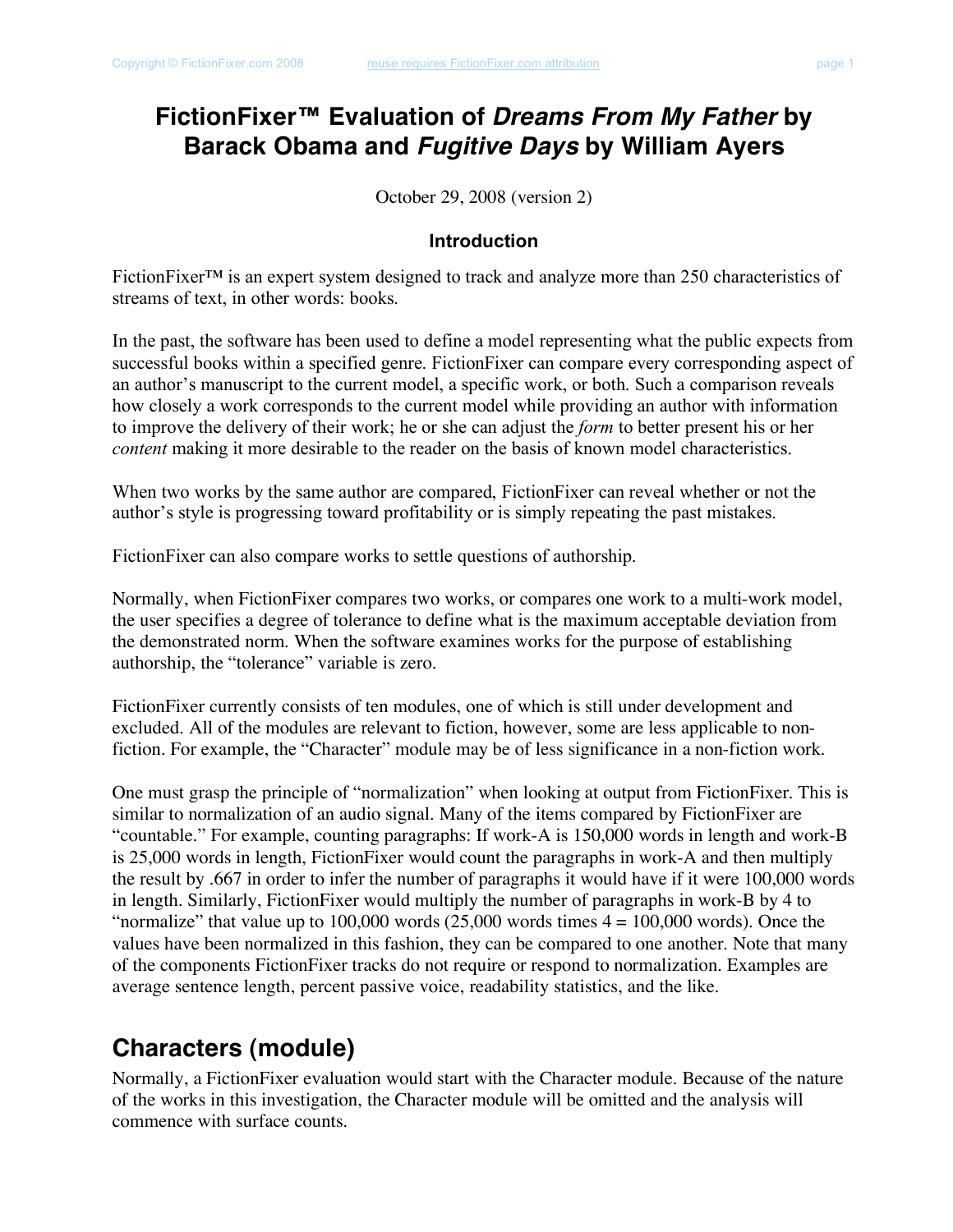#### **Display conventions:**

The Model (in this case: *Fugistive Days*) is always on the right hand column. Numbers to the right of words in lists refer to number of occurrences. Italicized numbers are NOT normalized.

## **Surface Counts (module)**

FictionFixer evaluates surface details of "countable" elements from large-scale to small while differentiating between dialog and narrative (non-dialog). For example, chapters, chunks, paragraphs, sentences, independent clauses, dialog blocks, multi-paragraph dialog by single characters, narrative-dialog switches, use of punctuation, quantity of dialog words, sentences, syllables, "stop-words," vs. those of non-dialog.

### **Attributions**

Considering the fact that some authors get by with a mere three different attributions, and many with less than 20, it is interesting to note how these two books are similar in their number, choice, and proportion of usage regarding the various types of attributions.

| <b>Dreams From My Father</b>      | <b>Fugitive Days</b>                                                                                                                                                                                                                                                                                                                              |
|-----------------------------------|---------------------------------------------------------------------------------------------------------------------------------------------------------------------------------------------------------------------------------------------------------------------------------------------------------------------------------------------------|
| 36                                | 34                                                                                                                                                                                                                                                                                                                                                |
| 1083                              | 908                                                                                                                                                                                                                                                                                                                                               |
| $440 - said$                      | $359 - said$                                                                                                                                                                                                                                                                                                                                      |
|                                   | 99 - thought                                                                                                                                                                                                                                                                                                                                      |
|                                   | $71 - asked$                                                                                                                                                                                                                                                                                                                                      |
| 422                               | 379                                                                                                                                                                                                                                                                                                                                               |
| $164 -$ told                      | 79 - told                                                                                                                                                                                                                                                                                                                                         |
| 45 - called                       | 63 - called                                                                                                                                                                                                                                                                                                                                       |
| $37$ – explained (see next chart) | $28 - argued$ (see next chart)                                                                                                                                                                                                                                                                                                                    |
| 22 - shouted                      | 24 - shouted                                                                                                                                                                                                                                                                                                                                      |
| 17 - mentioned                    | 20 - cried                                                                                                                                                                                                                                                                                                                                        |
| 15 - insisted                     | $16$ – wondered                                                                                                                                                                                                                                                                                                                                   |
| 13 - wondered                     | 16 - insisted                                                                                                                                                                                                                                                                                                                                     |
|                                   | $16 -$ sang                                                                                                                                                                                                                                                                                                                                       |
|                                   | 12 - added                                                                                                                                                                                                                                                                                                                                        |
|                                   | 12 - demanded                                                                                                                                                                                                                                                                                                                                     |
|                                   | 8 - mentioned                                                                                                                                                                                                                                                                                                                                     |
|                                   | 8 - whispered                                                                                                                                                                                                                                                                                                                                     |
|                                   | 8 - signed                                                                                                                                                                                                                                                                                                                                        |
|                                   | 8 - quoted (not in DFMF)                                                                                                                                                                                                                                                                                                                          |
|                                   |                                                                                                                                                                                                                                                                                                                                                   |
|                                   |                                                                                                                                                                                                                                                                                                                                                   |
|                                   |                                                                                                                                                                                                                                                                                                                                                   |
|                                   |                                                                                                                                                                                                                                                                                                                                                   |
|                                   |                                                                                                                                                                                                                                                                                                                                                   |
|                                   |                                                                                                                                                                                                                                                                                                                                                   |
|                                   |                                                                                                                                                                                                                                                                                                                                                   |
|                                   |                                                                                                                                                                                                                                                                                                                                                   |
|                                   |                                                                                                                                                                                                                                                                                                                                                   |
|                                   |                                                                                                                                                                                                                                                                                                                                                   |
|                                   |                                                                                                                                                                                                                                                                                                                                                   |
|                                   | $118 - asked$<br>$102 -$ thought<br>13 - whispered<br>12 - promised<br>10 - reminded<br>10 - answered<br>5 - added<br>4 - demanded<br>$3 - \text{sang}$<br>3 - muttered<br>3 - cried<br>3 - apologized<br>$3 -$ spat<br>3 - replied<br>3 - advised<br>2 - teased<br>2 - stammered<br>$2 - signed$<br>2 - remarked<br>2 - corrected<br>2 - claimed |

Note: *Audacity of Hope* has 43 different attributions used 461 times (less than 50% of *Dreams*)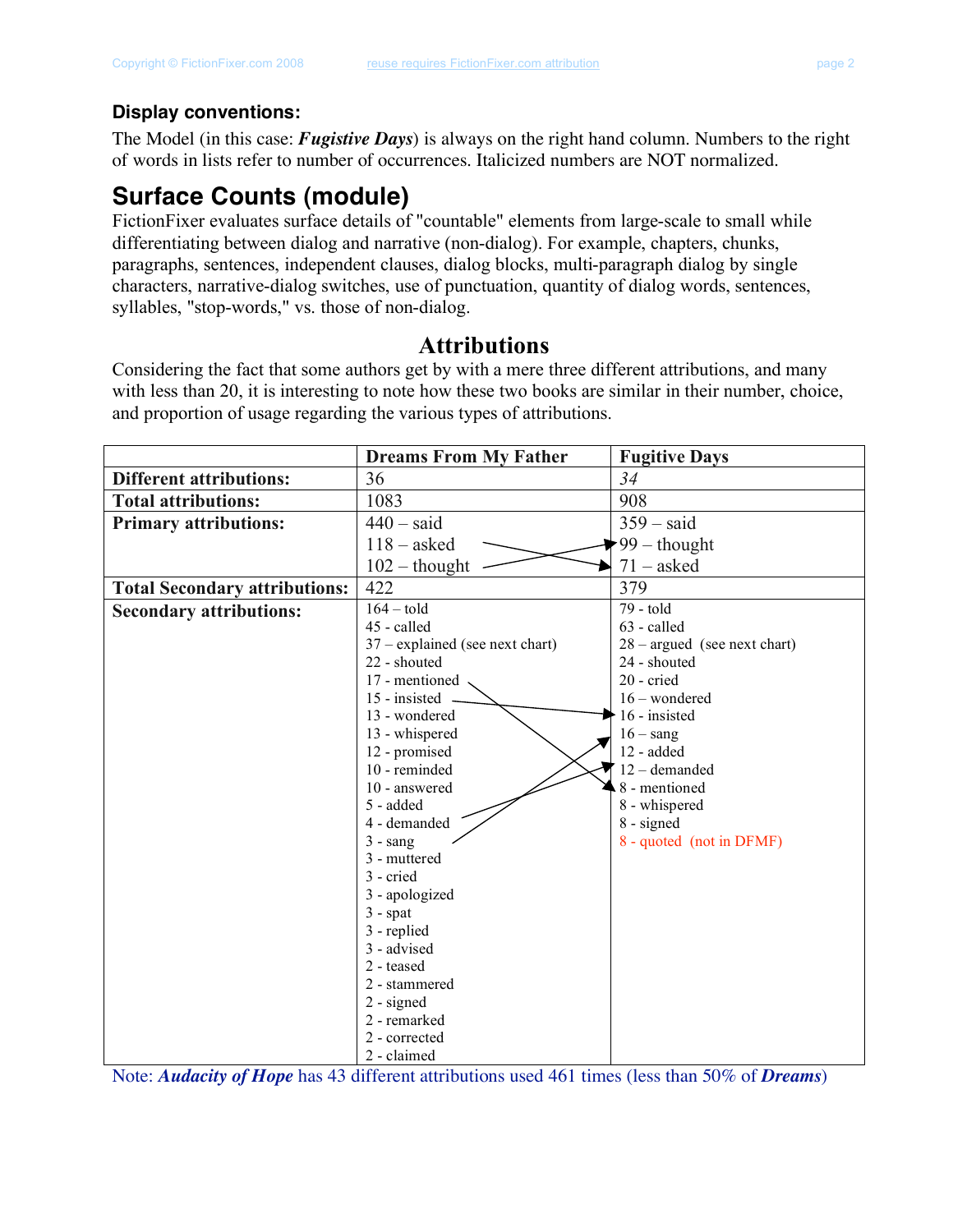The following table lists attributions that are only used once (thus the right column has not been normalized). During the writing process, many authors categorize certain words, phrases, similes, clichés, locals, nouns, adverbs, other text entities in a group (within their minds) that may, for all practical purposes, be called "to be used only once."

|                                   | <b>Dreams From My Father</b> | <b>Fugitive Days</b>                      |
|-----------------------------------|------------------------------|-------------------------------------------|
| <b>Attributions of the class:</b> | 1 - swore                    | 1 - swore                                 |
| "to be used only once"            | 1 - stated                   | 1 - responded                             |
|                                   | 1 - responded                | $1 - replied$ (see previous)              |
|                                   | 1 - questioned               | <i>l</i> - <i>reminded</i> (see previous) |
|                                   | 1 - pointed out              | <i>l</i> - <i>remarked</i> (see previous) |
|                                   | 1 - noted                    | 1 - questioned                            |
|                                   | 1 - declared                 | $1$ – promised (not in DFMF)              |
|                                   | $1 -$ begged                 | 1 - pointed out                           |
|                                   | 1 - uttered                  | $1 - joked$                               |
|                                   | 1 - recited                  | $1 - jeered$ (not in DFMF)                |
|                                   | 1 - observed                 | $1$ – explained (see previous)            |
|                                   | 1 - murmured                 | 1 - declared                              |
|                                   | $1 -$ lied                   | $1-corrected$ (see previous)              |
|                                   | $1 - j$ oked                 | $1 - cooed$ (not in DFMF)                 |
|                                   | 1 - inquired                 | $1 - begged$                              |
|                                   | 1 - hooted                   | 1 - acknowledged                          |
|                                   | 1 - hollered                 |                                           |
|                                   | 1 - hissed                   |                                           |
|                                   | 1 - disclosed                |                                           |
|                                   | 1 - confessed                |                                           |
|                                   | 1 - commented                |                                           |
|                                   | 1 - argued                   |                                           |
|                                   | 1 - acknowledged             |                                           |

FictionFixer tracks a total of 106 attributions. These two books use subsets of these 106 attributions: *Dreams From My Father* uses a subset of 36 and *Fugitive Days* uses a subset of 34. The remarkable thing is that these subsets differ only by 4 words, and of these 4 words, three are relegated to the "only to be used once" category.

Furthermore, the quantities are almost in the same order (arrows indicate deviations from sequential order).

Finally, the proportions are very similar. "Said" is used about 4 times as much as the next most used attribution in both cases.

The proportions of Primary to Secondary attributions are almost identical.

The one "out of place" Secondary attribution ("told") is out of order in exactly the same way for both examples: Even though it is a secondary attribution, it occurs more times than the lowest scoring primary attribution (and this holds true for both books).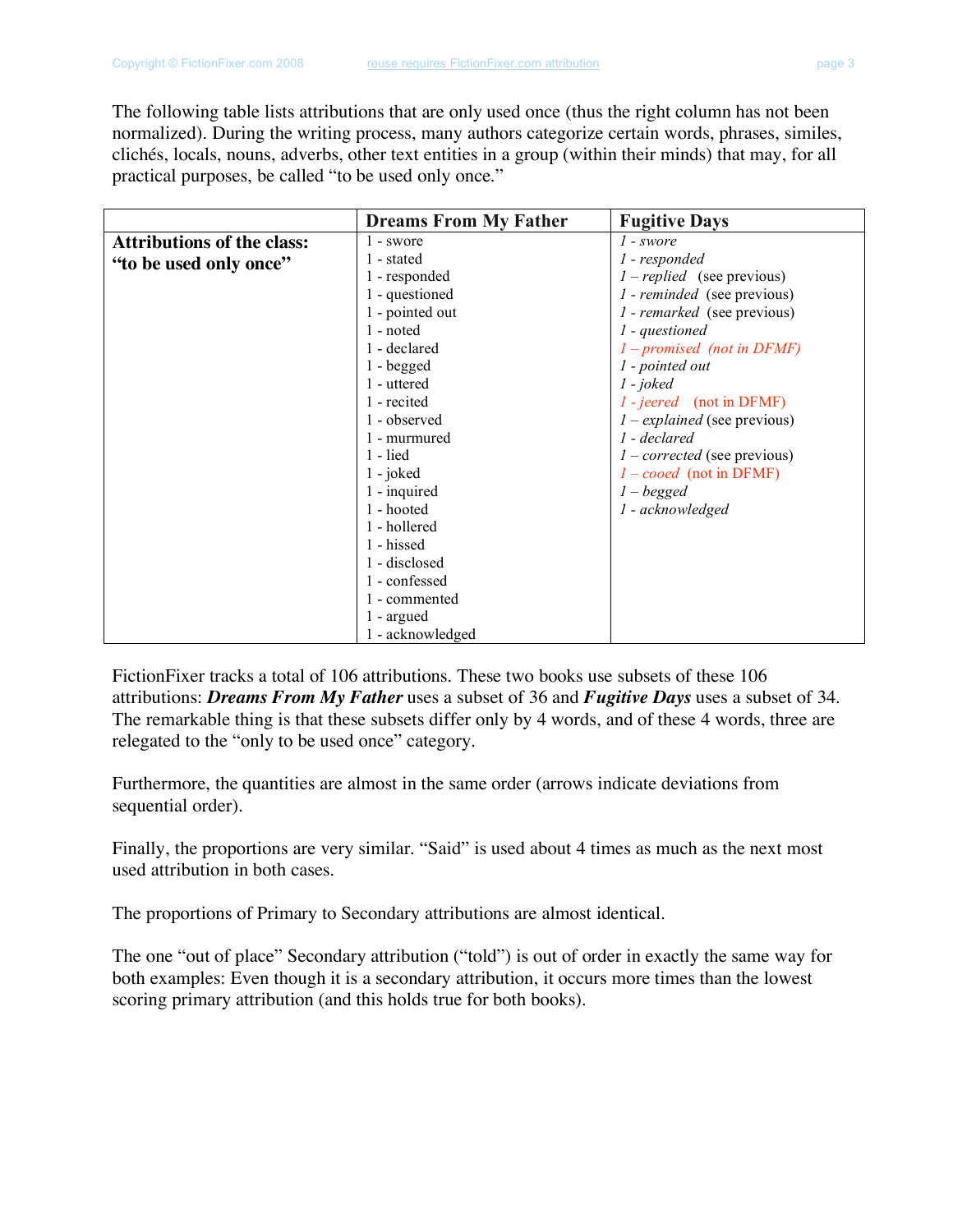### **Syllables**

The proportions of single syllable words through 10-syllable words is very similar in both works.

|    | <b>Dreams From My Father</b> | <b>Fugitive Days</b> |
|----|------------------------------|----------------------|
|    | 72423                        | 70151                |
|    | 19894                        | 19330                |
|    | 6381                         | 7193                 |
|    | 1688                         | 2608                 |
|    | 447                          | 568                  |
|    | 69                           | 134                  |
|    |                              | 12                   |
| Ω  |                              |                      |
|    |                              |                      |
| 10 |                              |                      |

### **Stop Words**

Likewise the ORDER and DISTIBUTION of the use of "Stop Words." Stop words are words that an indexing program doesn't index, including articles (a, an, the) and other common words. Additionally, databases normally do not index Stop Words, and search engines ignore them.

| <b>Dreams From My Father</b>        | <b>Fugitive Days</b>             |
|-------------------------------------|----------------------------------|
| Percentage of Stop Words = $56.1\%$ | Percentage of Stop Words = 53.2% |
| $5165 - the$                        | 5094 - the                       |
| $2807 - to$                         | 4486 - and                       |
| $2767 - and$                        | $3239 - a$                       |
| $2503 - a$                          | $2462 - of$                      |
| $2242 - of$                         | $2340 - to$                      |
| $2129 - i$                          | $2198 - i$                       |
| $1527 - in$                         | $1661 - in$                      |
| 1473 - that                         | $1622 - was$                     |
| 1266 - he                           | 947 - we                         |
| 1205 - was                          | $931 - it$                       |
| 1031 - had                          | 915 - that                       |
| $887 - my$                          | $781 - my$                       |
| 874 - his                           | 754 - he                         |
| 833 - you                           | 754 - for                        |
| 790 - it                            | 734 - on                         |
| 775 - for                           | 726 - with                       |
| 773 - with                          | 683 - but                        |
| $717 - me$                          | $647 - me$                       |
| $609 - as$                          | 552 - his                        |
| 589 - on                            | $548 - as$                       |
| 585 - her                           | 545 - were                       |
| 572 - she                           | $513 - at$                       |
| 571 - we                            | 501 - had                        |
| $528 - at$                          | 466 - all                        |
| 495 - they                          | 462 - from                       |
| 490 - but                           | $434 - our$                      |
| $482$ - would                       | $418 - be$                       |
| 434 - said                          | $414 - us$                       |
| 402 - were                          | 367 - would                      |
| $400 -$ their                       | 359 - said                       |
| 398 - him                           | $351 - or$                       |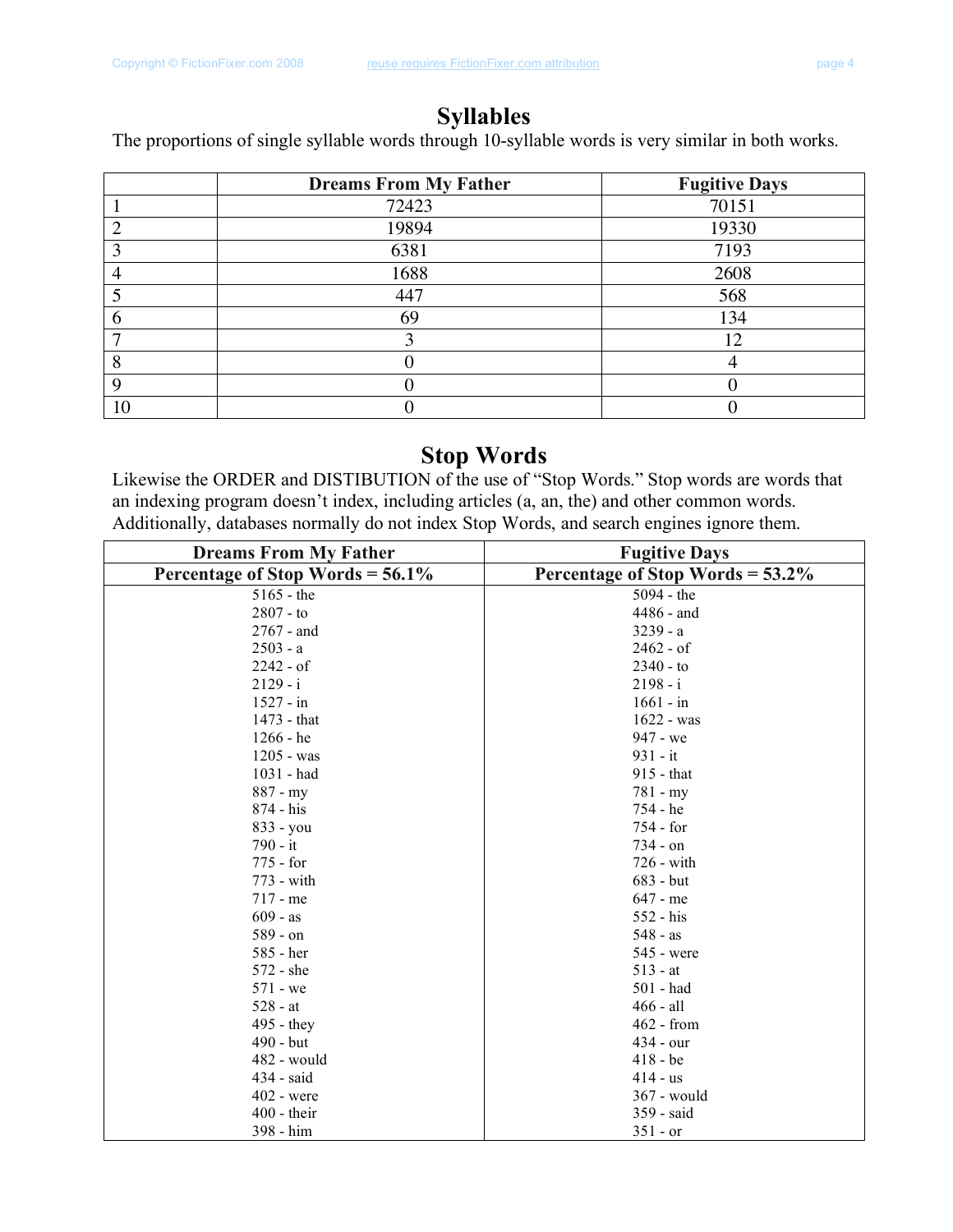| 386 - from      | $351 - an$                  |
|-----------------|-----------------------------|
| 383 - up        | 347 - one                   |
| 375 - out       | 343 - not                   |
| $368 - or$      | $339 - up$                  |
| 362 - about     | 335 - you                   |
| 352 - this      | 320 - out                   |
| $340$ - when    | 296 - like                  |
| $340$ - what    | $268$ - when                |
| 339 - all       | $268 - is$                  |
| 336 - like      | 256 - then                  |
| $323 - so$      | 253 - what                  |
| $317 - an$      | 249 - this                  |
| $310 -$ one     | 249 - she                   |
| $306 - be$      | $245 - so$                  |
| 298 - if        | 241 - her                   |
| 296 - have      | $241 - by$                  |
| 294 - not       | 229 - into                  |
| 290 - who       | $221 - they$                |
| $278 - is$      | $221 - about$               |
| 275 - our       | 217 - who                   |
| 261 - back      | $213$ - could               |
| 260 - could     | $205 - no$                  |
| 259 - into      | 197 - if                    |
| 257 - your      | 182 - now                   |
| 255 - them      | $178 - do$                  |
| 233 - been      | 174 - there                 |
| $222 - us$      | 170 - more                  |
| $221 - there$   | 162 - some                  |
| $206 - then$    | 162 - have                  |
| $206 - by$      | 158 - their                 |
| $201 - no$      | $154 - over$                |
| 199 - how       | $150 - only$                |
| 197 - some      | $150$ - never               |
| 190 - only      |                             |
| 189 - now       | $146$ - every               |
| 186 - more      | 142 - through<br>142 - each |
| 176 - other     |                             |
| 175 - after     | 138 - way                   |
|                 | $138 - other$<br>130 - them |
| 173 - do        |                             |
| $173 - over$    | 130 - him                   |
| 156 - before    | $130 - good$                |
| 155 - down      | 130 - are                   |
| 149 - are       | 126 - here                  |
| 146 - still     | $118 - first$               |
| 145 - where     | $114 - off$                 |
| 140 - tell      | 114 - even                  |
| 133 - something | $110 - how$                 |
| 133 - way       | $110 - before$              |
| 132 - will      | 107 - well                  |
| 128 - two       | $107 - than$                |
| $128 - off$     | 107 - been                  |
| 127 - even      | $103 - \text{too}$          |
| 122 - these     | 103 - because               |
| 122 - first     | 99 - which                  |
| 120 - come      | 99 - being                  |
| $120 - can$     | 99 - always                 |
| 120 - here      | 95 - where                  |
| $120 - away$    | 95 - nothing                |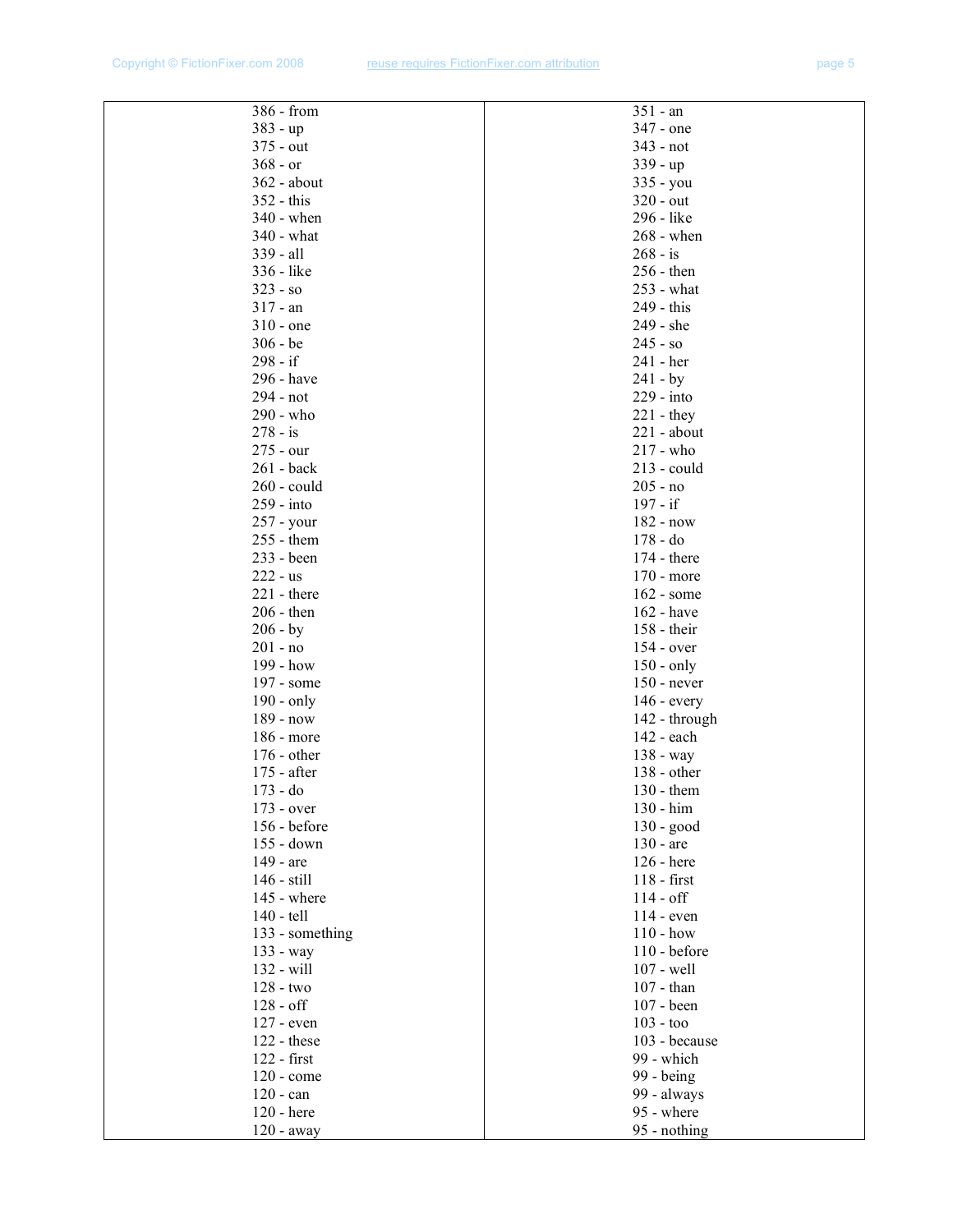| 118 - came                               |
|------------------------------------------|
| $116$ - around                           |
| $116 - few$                              |
| $114 - \text{too}$                       |
| 114 - through                            |
| $110 - say$                              |
| 109 - than                               |
| 109 - much                               |
| $105 - get$                              |
| 104 - might                              |
| $104 - go$                               |
| 99 - did                                 |
| 98 - never                               |
| 97 - because                             |
| 96 - got                                 |
| $95 - those$                             |
| 95 - same                                |
| 94 - once                                |
| 94 - well                                |
| 94 - its                                 |
| 91 - myself                              |
| 88 - such                                |
| 85 - why<br>85 - most                    |
| 84 - always                              |
| 82 - finally                             |
| 79 - very                                |
| 77 - many                                |
| 74 - any                                 |
| 74 - again                               |
| 72 - good                                |
| 71 - another                             |
| 69 - nothing                             |
| 69 - each                                |
| 68 - while                               |
| 67 - maybe                               |
| $65 - \text{until}$                      |
| 65 - should                              |
| 63 - between                             |
| $62 - let$                               |
| $60 - must$                              |
| $58 - next$                              |
| 58 - later                               |
| 58 - himself                             |
| 57 - without<br>55 - which<br>53 - every |
|                                          |
|                                          |
| $51 - enough$<br>$50 - \text{sure}$      |
| $50 - has$                               |
|                                          |
| 50 - though<br>$49 - give$               |
| 49 - also                                |
| 48 - against                             |
| 45 - three                               |
| $45$ - fact                              |
| 44 - both                                |
| 42 - already                             |
|                                          |

| 95 - get<br>91 - two        |  |
|-----------------------------|--|
|                             |  |
| 91 - still                  |  |
| $91 - few$                  |  |
| 91 - down                   |  |
| 91 - after                  |  |
| 87 - go                     |  |
| 87 - ever                   |  |
| 83 - should                 |  |
| 83 - most                   |  |
| $83 - its$                  |  |
| 83 - away                   |  |
| 79 - something              |  |
| 79 - say                    |  |
| 79 - back                   |  |
| 75 - will                   |  |
| 75 - much                   |  |
| 75 - got                    |  |
| 75 - everything<br>75 - did |  |
| 71 - might                  |  |
| 71 - many                   |  |
| 67 - later                  |  |
|                             |  |
| $67 - can$                  |  |
| $67 - any$<br>67 - along    |  |
| $63 - your$                 |  |
| $63 - next$                 |  |
| 63 - everyone               |  |
| 63 - around                 |  |
| 59 - while                  |  |
| 59 - those                  |  |
| 59 - against                |  |
| 55 - myself                 |  |
| 55 - another                |  |
| $55 - also$                 |  |
| 47 - come                   |  |
| $43 - yet$                  |  |
| $43 - why$                  |  |
| 43 - though                 |  |
| 43 - thirty                 |  |
| $43 - \text{tell}$          |  |
| $43 - sure$                 |  |
| $43 - soon$<br>43 - oh      |  |
| 43 - must                   |  |
| 43 - anything               |  |
| 43 - again                  |  |
| 39 - under                  |  |
| $39 - three$                |  |
| 39 - finally                |  |
| 39 - already                |  |
| $39 - above$                |  |
| $36 - yes$                  |  |
| 36 - without                |  |
| $36 -$ once                 |  |
| 36 - itself                 |  |
| 36 - has                    |  |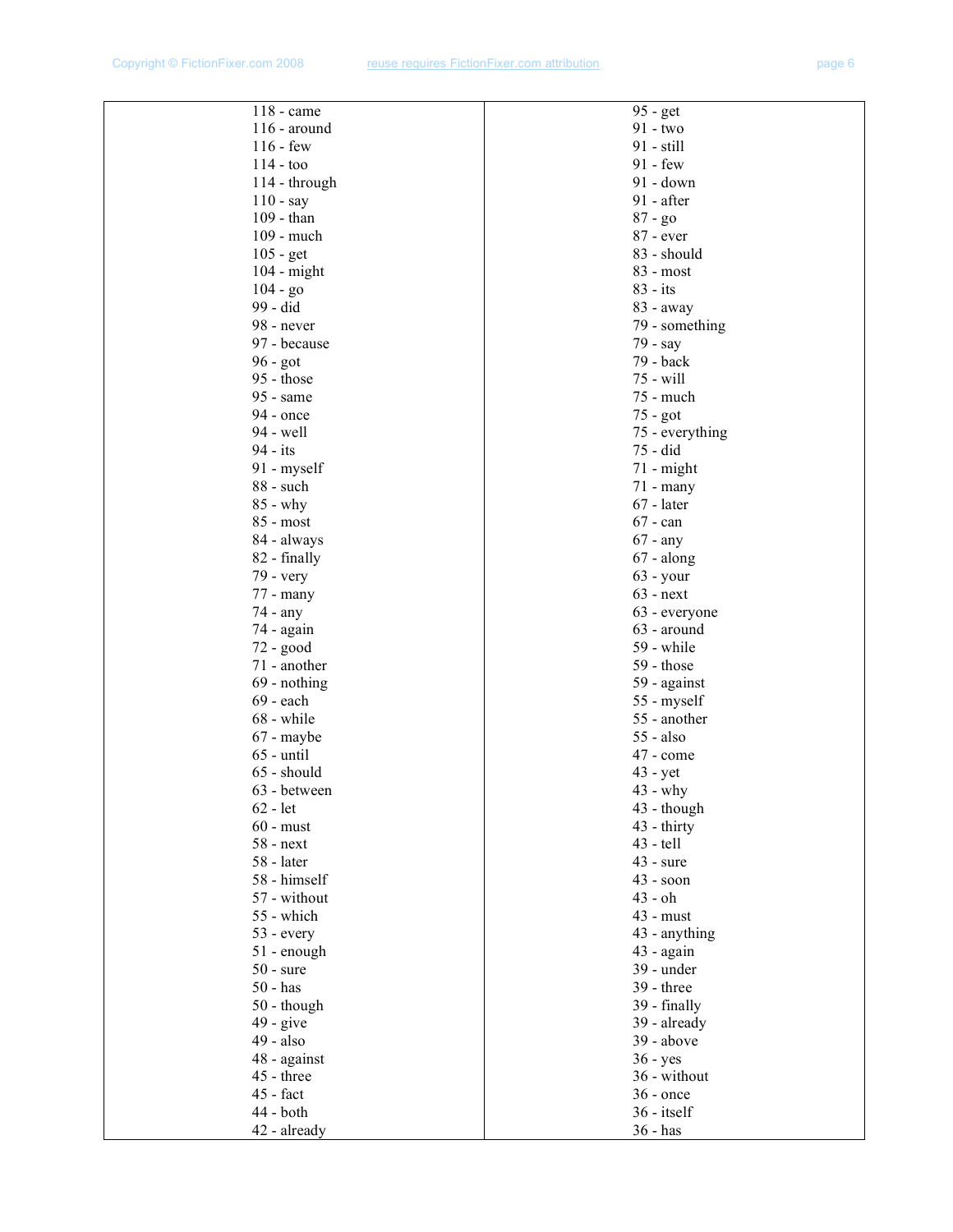| $42 - along$              | $36 - four$         |
|---------------------------|---------------------|
| $41 - last$               | 36 - fact           |
| $41$ - under              | 36 - except         |
| 39 - yet                  | 36 - everywhere     |
| $39 - ever$               | 36 - enough         |
| 39 - better               | $36 - \text{doing}$ |
| $37 - \text{during}$      | $36 - both$         |
| 37 - beside               | 36 - beyond         |
| $36 - doing$              | $32$ - until        |
| $36 - soon$               | 32 - order          |
| 35 - eventually           | 32 - million        |
| 35 - almost               | 32 - better         |
| 34 - matter               | $28 -$ upon         |
| 34 - anything             | 28 - twenty         |
| 33 - everything           | 28 - ourselves      |
| $32 - being$              | 28 - others         |
| 32 - instead              | $28 - often$        |
| 32 - everyone             | 28 - nor            |
| 30 - although             | $28 - last$         |
| $28 - less$               | 28 - five           |
| 28 - herself              | $28$ - early        |
| 27 - getting              | $28$ - came         |
| $27 - else$               | 28 - almost         |
| $26 - since$              | 28 - actually       |
| 25 - whether              | 24 - whatever       |
| 24 - often                | $24 -$ these        |
|                           | 24 - ten            |
| 23 - yes                  | 24 - neither        |
| 23 - everybody<br>23 - am | $24$ - near         |
|                           |                     |
| 22 - someone<br>22 - far  | 24 - else           |
|                           | 24 - although       |
| 22 - done                 | $20$ - such         |
| 21 - whatever             | $20 - six$          |
| 21 - certain              | $20$ - same         |
| $21 - bring$              | $20 - nine$         |
| 21 - having               | 20 - matter         |
| 21 - beneath              | $20 - less$         |
| $20$ - whose              | 20 - hundred        |
| $20$ - mine               | 20 - himself        |
| $20$ - early              | 20 - example        |
| 19 - ten                  | 20 - eventually     |
| 19 - somebody             | $20 -$ eight        |
| $19 - six$                | 20 - between        |
| $19 -$ may                | $20 -$ below        |
| $19 - four$               | 20 - anyone         |
| 18 - nobody               | $20 - among$        |
| 18 - hundred              | 16 - within         |
| $18 - five$               | $16$ - whose        |
| $18 - among$              | $16 - very$         |
| 17 - themselves           | 16 - somewhere      |
| 17 - probably             | $16 - since$        |
| 17 - except               | $16$ - seven        |
| 17 - yourself             | $16$ - second       |
| 16 - second               | $16$ - maybe        |
| $16$ - round              | $16 - let$          |
| $15 - aside$              | $16 - give$         |
| 14 - somewhere            | $16 -$ forty        |
| $14$ - near               | $16$ - far          |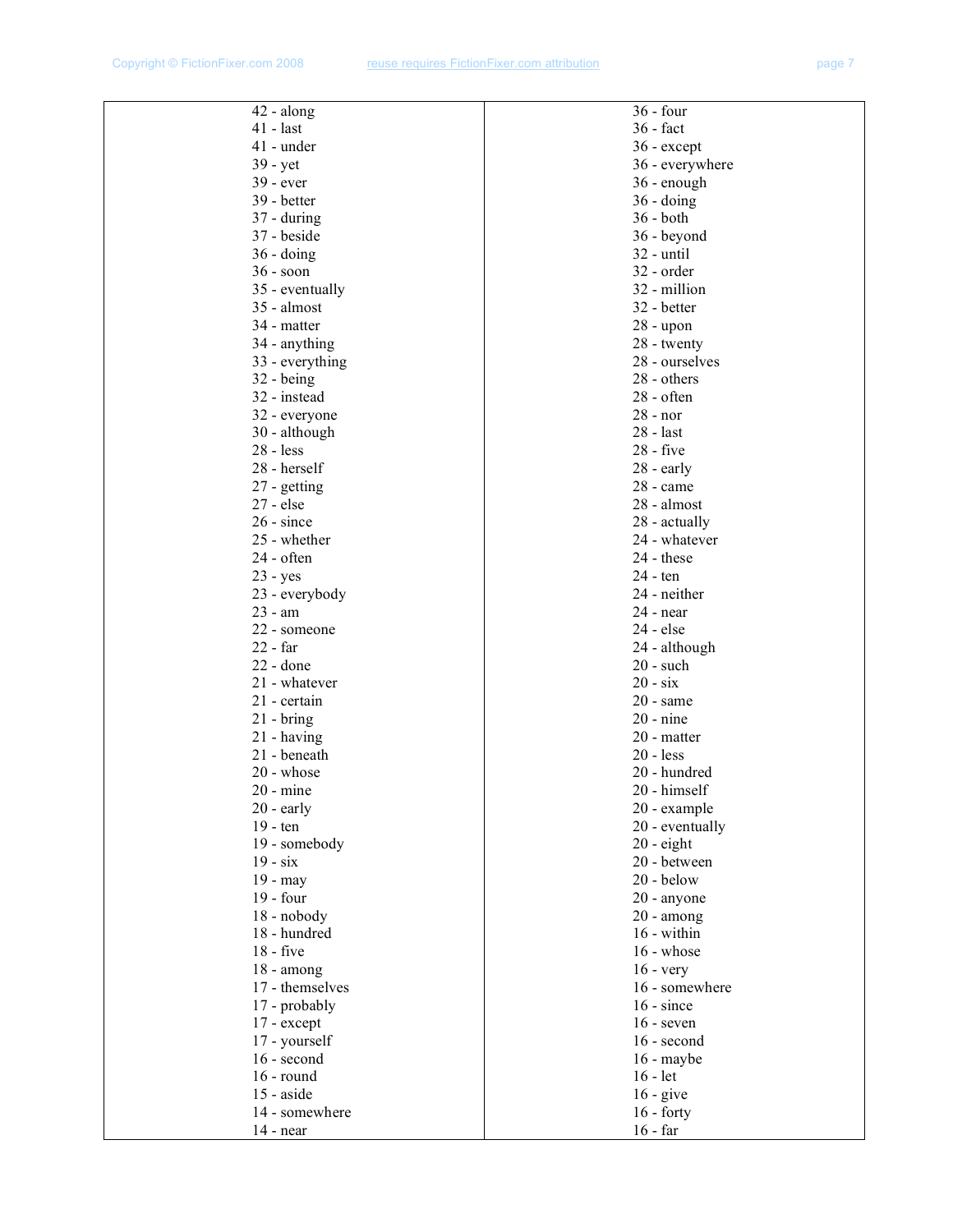| 14 - sometimes              | 16 - either        |
|-----------------------------|--------------------|
| 14 - actually               | 16 - certain       |
| $13 - quite$                | $16 - bring$       |
| $13$ - order                | 16 - beneath       |
| $13 - itself$               | $16 - ago$         |
| 12 - within                 | 16 - according     |
| 12 - others                 | $12 - third$       |
| 12 - thousand               | 12 - round         |
| 12 - either                 | 12 - rather        |
| 12 - earlier                | 12 - rarely        |
| 12 - despite                | 12 - quite         |
| 12 - beyond                 | $12 - mine$        |
| $12 - ah$                   | $12 -$ may         |
| 12 - ago                    | 12 - getting       |
| $12 - above$                | 12 - forever       |
| 11 - neither                | 12 - earlier       |
| 11 - everywhere             | $12 - during$      |
|                             | $12 -$ done        |
| $10 -$ twenty<br>$10 - nor$ | $12 - aside$       |
| $10$ - nearby               | $12 - art$         |
|                             |                    |
| $10$ - anyone               | 8 - yourself       |
| $10$ - rarely               | 8 - yesterday      |
| 10 - possible               | 8 - whom           |
| $10 - oh$                   | 8 - whether        |
| $10$ - none                 | 8 - unto           |
| 10 - fifteen                | 8 - twice          |
| $10$ - example              | 8 - twelve         |
| 9 - unless                  | $8 - \text{till}$  |
| 9 - rather                  | 8 - thousand       |
| 8 - ourselves               | 8 - themselves     |
| 8 - cannot                  | 8 - someone        |
| 8 - whom                    | 8 - sixteen        |
| 8 - today                   | 8 - possibly       |
| $8 -$ thirty                | 8 - perhaps        |
| 8 - eight                   | $8 - \text{ought}$ |
| 7 - anybody                 | 8 - nowhere        |
| 6 - welcome                 | 8 - none           |
| $6 - upon$                  | 8 - nearby         |
| 6 - twelve                  | 8 - likely         |
| $6 - third$                 | 8 - hundredth      |
| 6 - perhaps                 | 8 - herself        |
| 6 - nowhere                 | 8 - having         |
| $6 - fifty$                 | 8 - fourth         |
| 6 - sixteen                 | 8 - fourteen       |
| 6 - seven                   | 8 - forth          |
| 6 - million                 | 8 - fair           |
| $6 - \text{hers}$           | 8 - eighteen       |
| 6 - generally               | 8 - due            |
| $6$ - forth                 | 8 - doubtful       |
| $6 - fair$                  | 8 - cannot         |
| 6 - certainly               | 8 - beside         |
| 6 - below                   | 4 - whoever        |
| 6 - afterward               | 4 - welcome        |
| 6 - according               | 4 - unlikely       |
| 5 - tomorrow                | 4 - unless         |
| 5 - result                  | 4 - thirteen       |
| 4 - yesterday               | 4 - therefore      |
| 4 - seventeen               | 4 - sometimes      |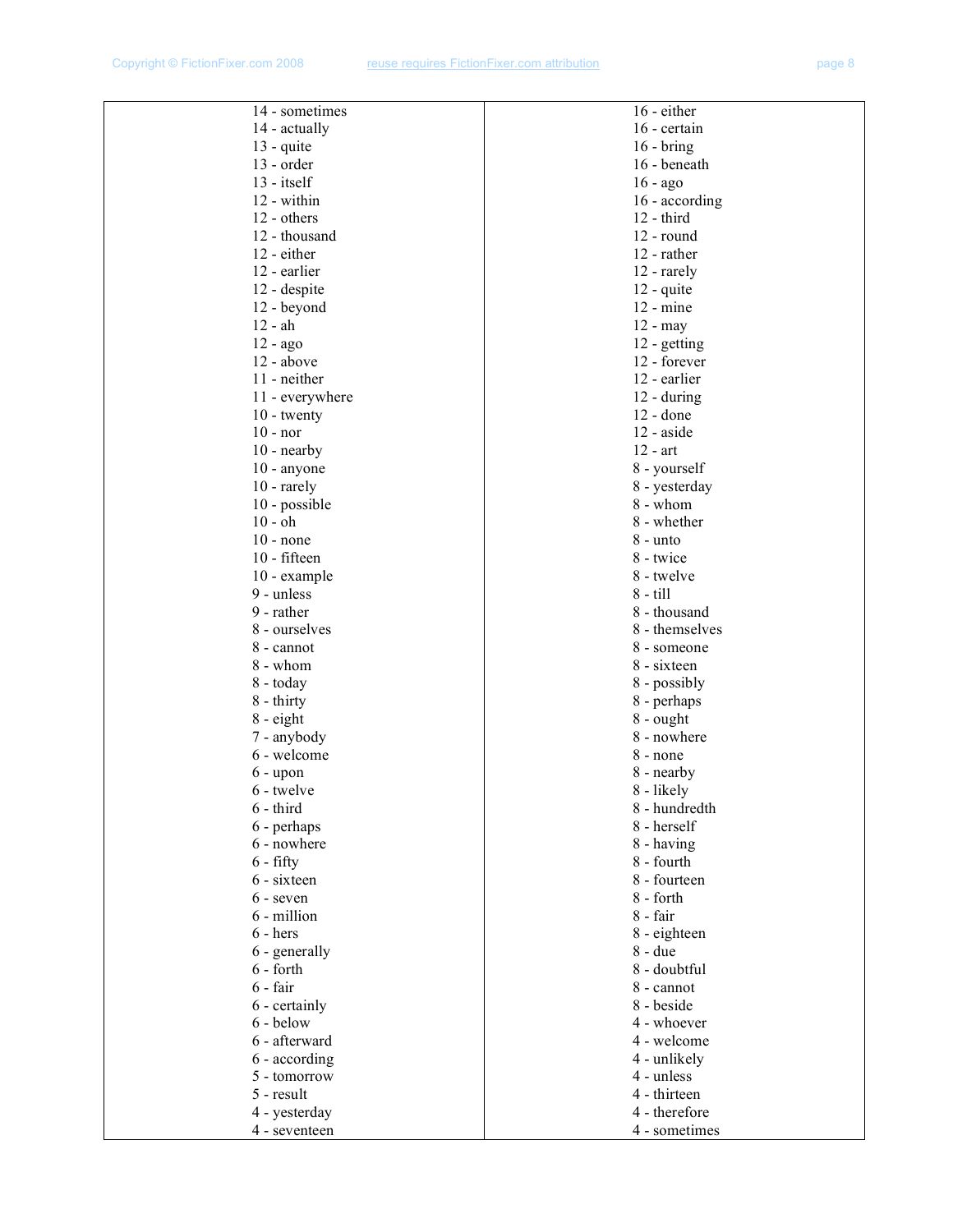| 4 - previous                 | 4 - shall        |
|------------------------------|------------------|
| 4 - indeed                   | 4 - seldom       |
| 4 - definite                 | 4 - rare         |
| 4 - dear                     | 4 - probably     |
| $3 - yours$                  | 4 - possible     |
| 3 - twice                    | $4 - ours$       |
| $3 - \text{till}$            | 4 - occasionally |
| $3 - rare$                   | 4 - instead      |
| 3 - nevertheless             | 4 - indeed       |
| $3 - fifth$                  | 4 - however      |
| $3 - does$                   | $4 - ho$         |
| $3 - bear$                   | 4 - fifty        |
| 3 - anywhere                 | 4 - fifteen      |
| 3 - fourteen                 | 4 - farewell     |
| $3 - forty$                  | 4 - eleven       |
| 3 - fewer                    | 4 - definitely   |
| $3$ - enter                  | 4 - consequently |
| 2 - thirteen                 | 4 - besides      |
| 2 - therefore                | 4 - anywhere     |
| $2 - sixty$                  | 4 - afterward    |
| $2 - sixth$                  |                  |
| 2 - shall                    |                  |
| 2 - occasionally             |                  |
| $2 - nine$                   |                  |
| 2 - fourth                   |                  |
| 2 - forever                  |                  |
| $2 - exit$                   |                  |
| $2 - due$                    |                  |
| 2 - doubtfully               |                  |
| $2 - bid$                    |                  |
| $2$ - $\operatorname{art}$   |                  |
| $1 - ye$                     |                  |
| 1 - whereas<br>1 - resulting |                  |
| 1 - however                  |                  |
| 1 - eighteen                 |                  |
| 1 - doubtful                 |                  |
| 1 - whoever                  |                  |
| 1 - unusual                  |                  |
| 1 - twelfth                  |                  |
| $1 - thus$                   |                  |
| 1 - seventh                  |                  |
| $1$ - prior                  |                  |
| 1 - presumably               |                  |
| $1 - ours$                   |                  |
| $1 - ninth$                  |                  |
| $1$ - ninety                 |                  |
| 1 - likely                   |                  |
| 1 - instance                 |                  |
| 1 - hence                    |                  |
| 1 - eleventh                 |                  |
| 1 - eleven                   |                  |
| 1 - eighty                   |                  |
| 1 - definitely               |                  |
| 1 - comes                    |                  |
| 1 - billion                  |                  |
| 1 - actual                   |                  |

FictionFixer recognizes 497 StopWords. *Dreams From My Father* uses 320 of these while *Fugitive Days* uses 283 of these. Only 18 of the Stop Words do not overlap (only 18 of the Stop Words found in the *Fugitive Days* list are not present in the *Dreams From My Father* list).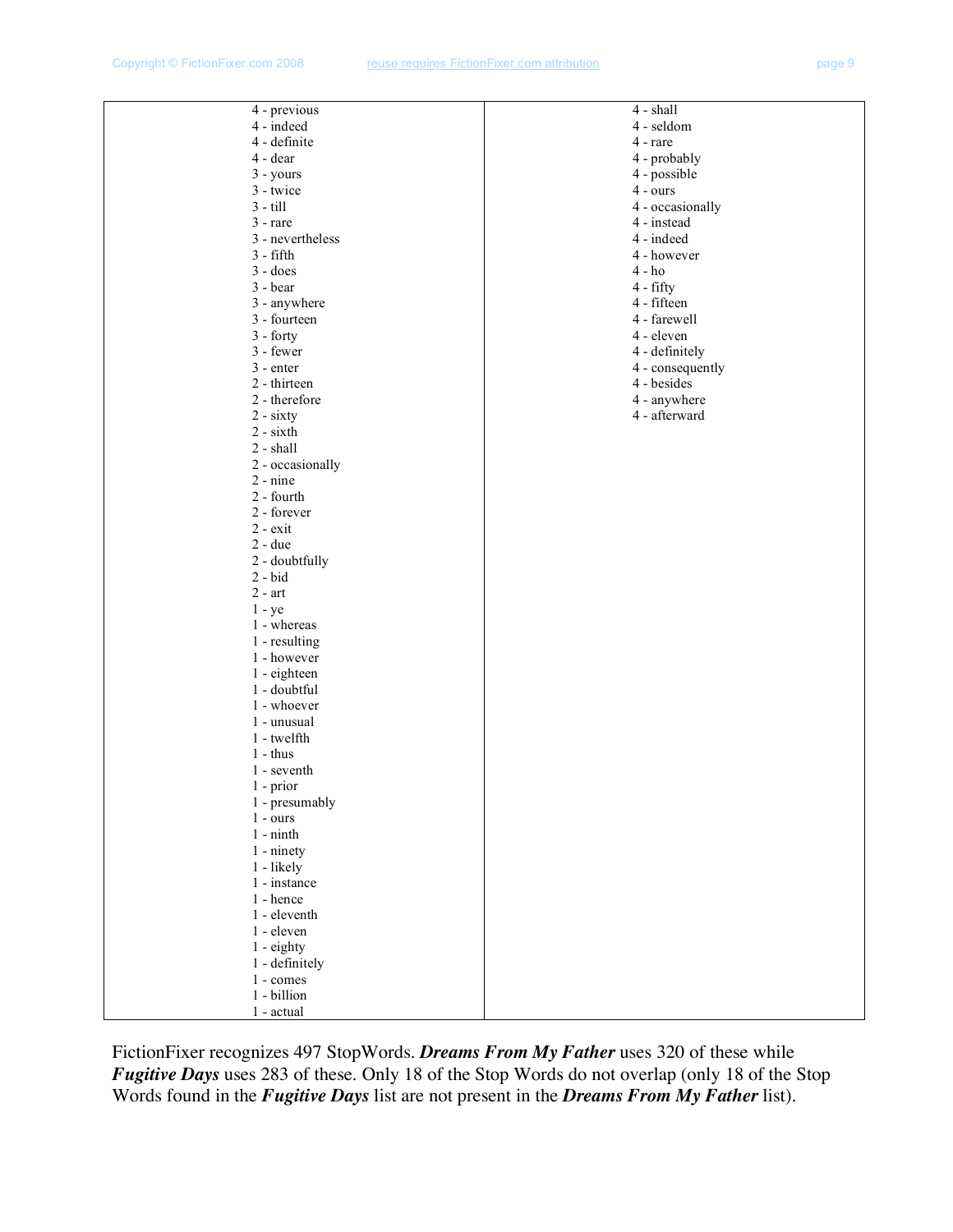# **Proportions (module)**

FictionFixer evaluates many proportions: characters per dialog word, syllables per word, words per sentence, sentences per chunk, chunks per chapter, and so forth. The same for non-dialog (narrative) words, sentence, paragraphs, and chapters, etc. As well as detailed analyses that may consist of comparisons, including minimums, maximums, averages, and means, with per-chapter, per-chunk, per-paragraph, and per-sentence breakdowns.

In the context of a non-fiction work, such as a biography or autobiography, many of the measurements are skewed because the author uses REAL dialog (often from recordings or interview notes). Because the author has no control over real dialog, the measurements that are most meaningful from this module are those that strip away the dialog sentences.

| <b>Non-dialog sentences</b>  | <b>Dreams From My Father</b> | <b>Fugitive Days</b> |
|------------------------------|------------------------------|----------------------|
| Average number chars/word    | 4 4 5                        | 4.49                 |
| Average num. syllables/word  | 1.44                         | 1.47                 |
| Average num. words/sentence  | 17.62                        | 17.61                |
| Ave. num. syllables/sentence | 26.48                        | 26.27                |

Note: *Audacity* averages 23.24 words per sentence and 40.95 syllables per sentence.

Although the author might not have control over the lengths and syllables in the dialog sentences in these cases, the dialog is often surrounded by tags, beats, attributions, and other material over which the author exercises control. The foremost measurement uninfluenced by the number of syllables in dialog sentences, yet still includes dialog sentences is "sentences-per-paragraph."

| <b>All sentences</b><br>(dialog and non-dialog) | <b>Dreams From My Father</b> | <b>Fugitive Days</b> |
|-------------------------------------------------|------------------------------|----------------------|
| Ave. num sentences/paragraph                    | 4 29                         | 4.66                 |

# **Readability (module)**

FictionFixer's readability algorithms are more accurate than any others! Includes: Flesch (ease), Flesch-Kincaid (age), SMOG (100% comprehension age), Flesch-Kincaid (grade level), SMOG (100% comprehension grade level), and Gunning-FOG. Also Moshe Koppel's Gender algorithm (including component comparisons and spread). FictionFixer employs the most accurate passive voice detection currently available. This proprietary algorithm divides passive constructions into twelve types. FictionFixer also tracks 36 varieties of introductory verbal phrases (see next section).

**Traditional Readability Algorithms**

| <b>Readability</b>          | <b>Dreams From My Father</b> | <b>Fugitive Days</b> |
|-----------------------------|------------------------------|----------------------|
| <b>Flesch Reading Ease</b>  | 73.1                         | 64.8                 |
| Flesch-Kincaid Age          | 11.6                         | 13.5                 |
| SMOG 100% comp. age         | 10.9                         | 11:3                 |
| Flesch-Kincaid Grade level  | 6.6                          | 8.5                  |
| SMOG 100% comp. Grade       | 5.9                          | 6.3                  |
| Gunning-FOG years of school | Q <sub>1</sub>               | 119                  |

Note: Another case in which *Dreams* differs wildly from *Audacity*: 42.1, 18.1, 12.1, 12, 7.1, 15.8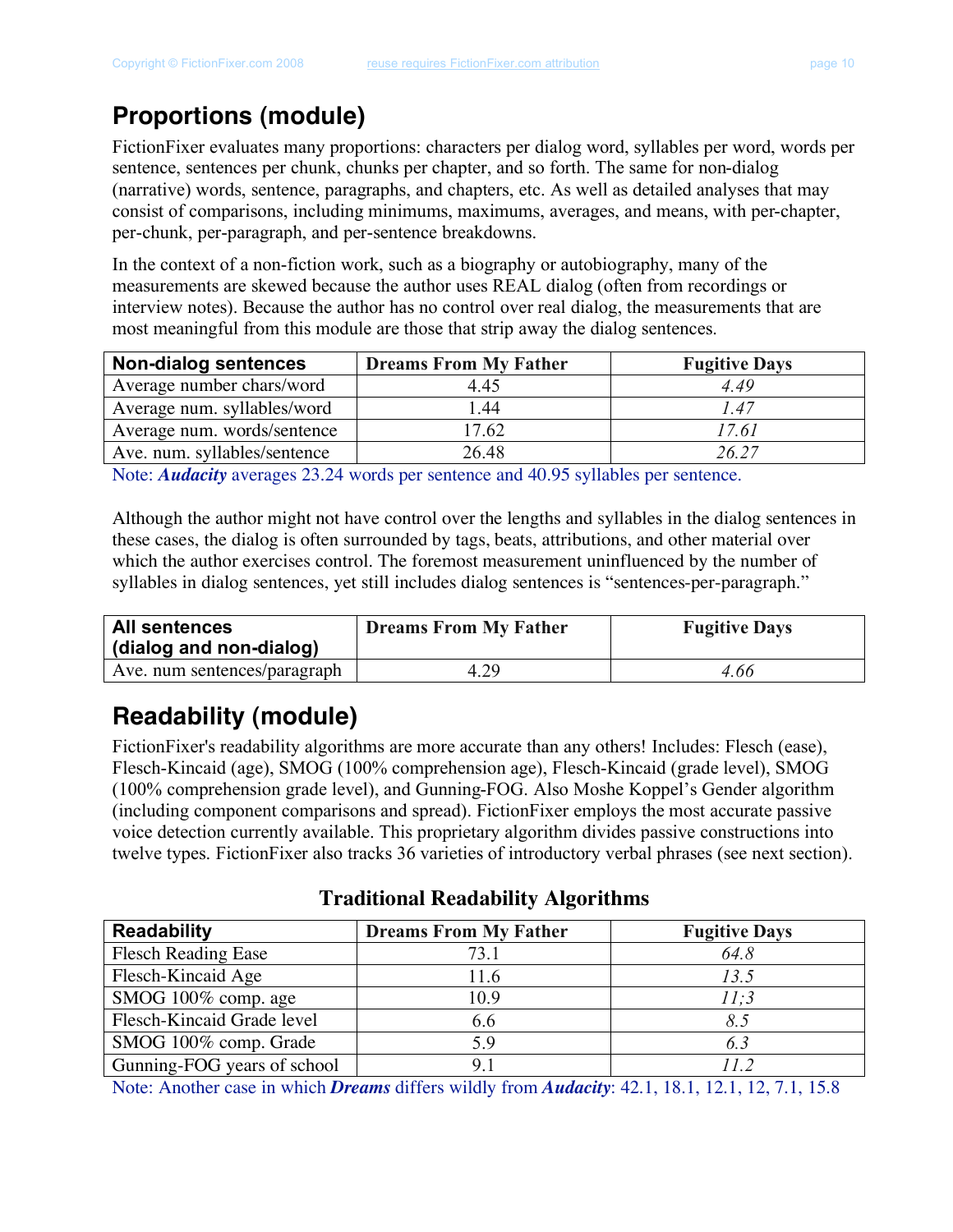### **Voice, Verbs, and Gender**

As part of FictionFixer's Readability Evaluation, we also check a dozen passive voice and weak auxiliary verbal constructions and 36 varieties of introductory verbal phrases, and apply Moshe Koppel's Gender algorithm to determine probable author gender.

| <b>PASSIVE VOICE</b>         | <b>Dreams From My Father</b> | <b>Fugitive Days</b> |
|------------------------------|------------------------------|----------------------|
| <b>Total Passive Clauses</b> | 283                          | 351                  |
| Percent Passive              | 3.8%                         | 5.8%                 |
| <b>Constructions:</b>        |                              |                      |
| Was/were verbed              | 191                          | 276                  |
| Is/are verbed                | 37                           | 32                   |
| Has/Had/have been verbed     | 37                           | 12                   |
| To be verbed                 | 14                           | 28                   |
| Was/were being verbed        |                              |                      |
| Will be verbed               |                              |                      |
| Is/are being verbed          |                              |                      |
| Could have been verbed       |                              |                      |
| Can be verbed                |                              |                      |
| Will have been verbed        |                              |                      |
| To have been verbed          |                              |                      |
| Might have been verbed       |                              |                      |

note: *Audacity of Hope* scores 8.3% passive voice, a major indication of different authorship.

The distribution of these constructions is overtly similar between the two books. *Fugitive Days* uses only 5 types of constructions, and only one transposition exists in relation to *Dreams From My Father* (see above "To be verbed" has more occurrences than "Has/Had/bave been verbed").

### **Introductory Verbal Phrases**

1.5% of the sentences in Dreams From My Father contains commence with verbals, while *1.1%* of the sentences in Fugitive Days commence with verbals.

The similarity and distribution of verbal opener TYPES is significant. In the following table, the bullet (•) character represents "any single word." There are 36 types of verbal openers. As the table indicates, *Fugitive Days* did not use any that were excluded in *Dreams From My Fathe*r.

| <b>Dreams From My Father</b>    | <b>Fugitive Days</b>        |
|---------------------------------|-----------------------------|
| 19 - Verbed $\cdots$ ,          | 20 - Verbed $\cdots$ ,      |
| 17 - Verbed $\cdots$ ,          | 12 - Verbed $\cdots$ ,      |
| $16$ - Verbed $\cdots$          | $8 - ing \cdot \cdot \cdot$ |
| 11 - ing $\cdot \cdot \cdot$ ,  | 8 - Verbed $\cdot \cdot$ ,  |
| $10 - ing \cdots,$              | 8 - Verbed $\cdots$         |
| $10 - \text{ing} \cdot \cdot$ , | 4 - $\text{ing} \cdot$ ,    |
| 10 - Verbed,                    | 4 - Verbed,                 |
| 8 - Verbed $\cdot \cdot$        | $4 - Verbed$ •,             |
| 7 - $\ln g \bullet$ ,           |                             |
| $4 - ing \cdots$                |                             |
| 2 - Verbed $\bullet$ ,          |                             |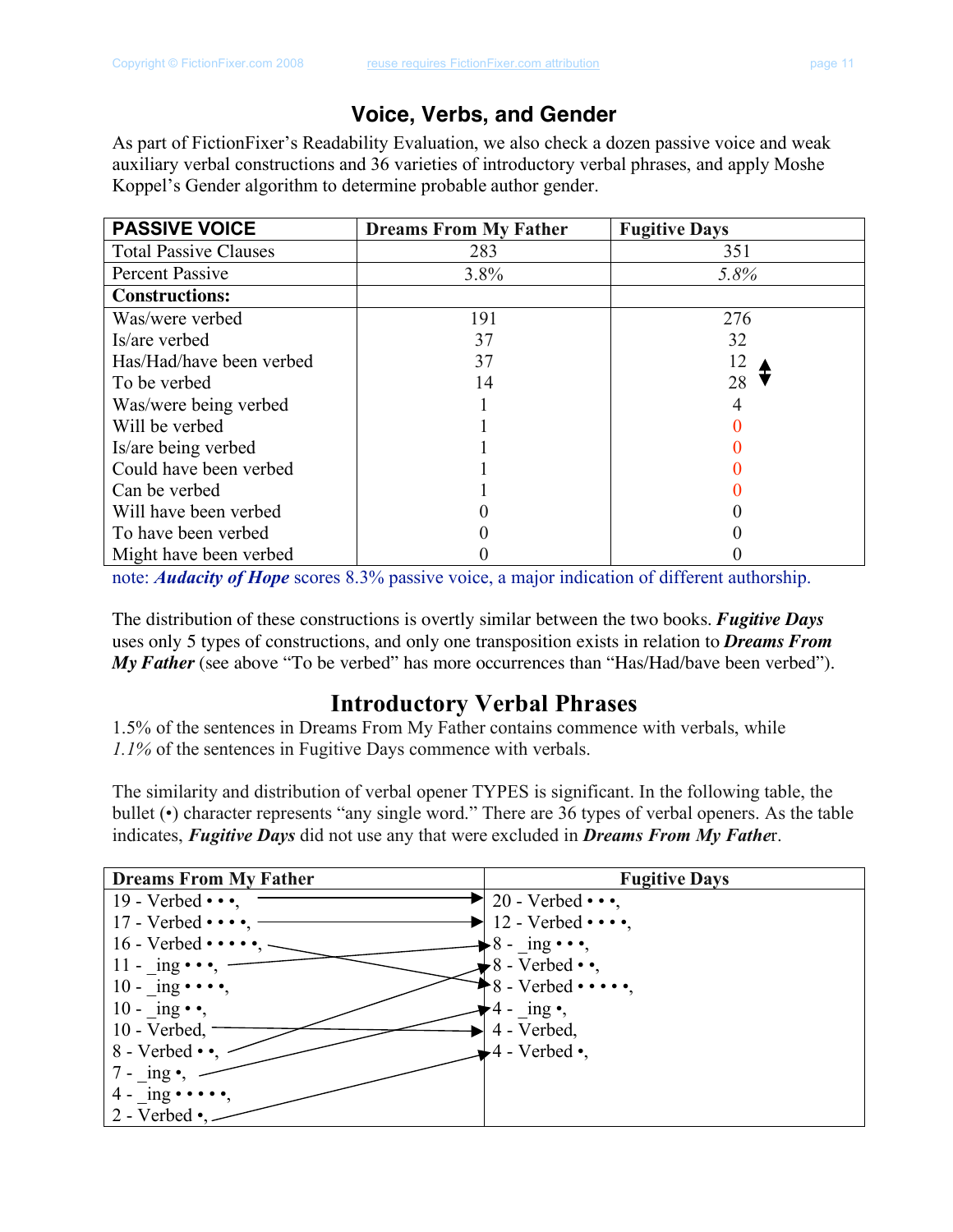**Moshe Koppel's Gender algorithm** determines probable author gender. While there are only two possibilities here (Male or Female), the important thing for our current study is the "SPREAD" between Masculine points and Feminine points. In some abstract way, this indicates the degree of Masculiness or Femininess of the author's writing and there is a possibility for wide variation; however the variation here is not wide at all.

| <b>Koppel's Gender Algorithm</b> | <b>Dreams From My Father</b> | <b>Fugitive Days</b> |
|----------------------------------|------------------------------|----------------------|
| Masculine points                 | 670,209                      | 597,872              |
| Feminine points                  | 282,483                      | 244,569              |
| "Spread" (the difference)        | 387.726                      | 353,303              |

Note: *Audacity* scored 473,378 masculine, 193,643 feminine, with a spread of 279,735 !!!

These points are calculated by giving weights to the occurrences of certain words in each work. The fact that the numbers are so similar on both sides with such large numbers involved indicates that the writers are very similar (if not identical). It is extremely difficult, if not impossible, to "fool" Koppel's Gender Algorithm.

### **Starters (module)**

FictionFixer evaluates sentences that start with conjunctions, pronouns, transitionals, known problem starters, adverbs and adjectives, "was" and "had" phrases (with pronouns or character names), and general problems arising from habitually starting sentences with character names. Words listed below are displayed with their number of occurrences as the *first* word of sentences.

| <b>Starting with conjunctions</b><br>(and "The") | <b>Dreams From My Father</b> | <b>Fugitive Days</b> |
|--------------------------------------------------|------------------------------|----------------------|
| <b>But</b>                                       | 226                          | 114                  |
| And                                              | 191                          | 130                  |
| <b>Or</b>                                        | 29                           | 8                    |
| Yet                                              | 3                            |                      |
| However                                          |                              |                      |
| The                                              | 437                          | 450                  |
| <b>Starting with pronouns</b>                    |                              |                      |
| He                                               | 346                          | 185                  |
| She                                              | 172                          | 71                   |
| It                                               | 189                          | 166                  |
| They                                             | 148                          | 51                   |
| You                                              | 191                          | 28                   |
|                                                  | 2125                         | 2146                 |
| We                                               | 146                          | 312                  |

The proportional relationships between He and She are similar, but most telling is the number of occurrences of "I" as a sentence starter: practically identical! Likewise, with "The."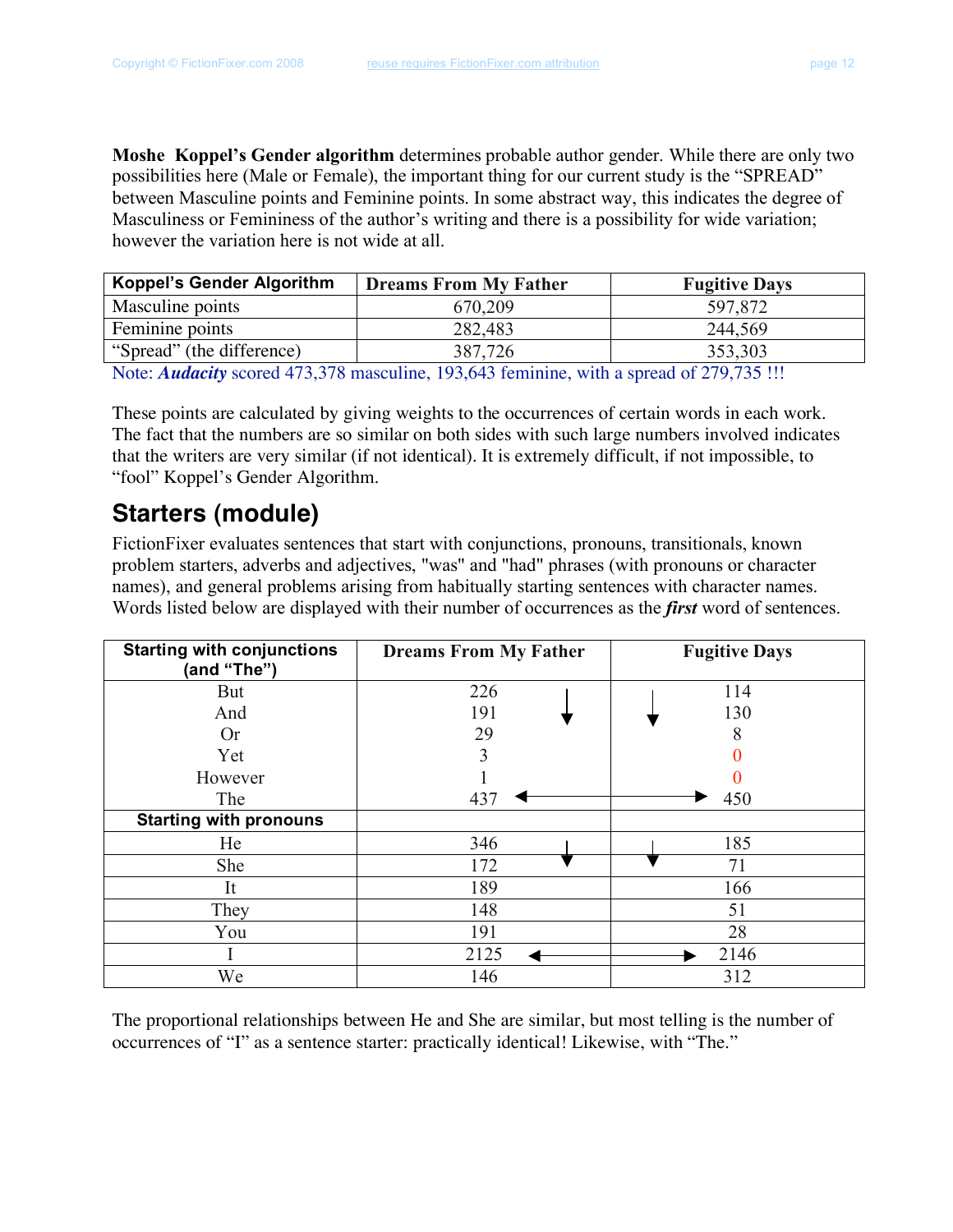**Additional stylistic-dependant sentence starters.** Note: in this analysis semicolon forms were included. This means independent clauses falling to the right of a semicolon were treated as equivalent to independent clauses appearing at the left of the semicolon for purposes of counting the starting word of a sentence (or independent clause in this case).

| <b>Dreams From My Father</b> | <b>Fugitive Days</b> |
|------------------------------|----------------------|
| $52 - As$                    | $55 - If$            |
| $46 - If$                    | 32 - There were      |
| 34 - Then -                  | 24 - Then            |
| 20 - There was               | $20 - Now$           |
| $16 - Now$                   | 16 - There was       |
| 16 - Like                    | 16 - Soon            |
| $12$ - In fact               | $16 - As$            |
| 11 - Still                   | 12 - Of course       |
| 11 - Instead                 | 8 - In fact          |
| 11 - Eventually              | $8 - Still$          |
| 10 - There were              | 8 - First            |
| 8 - Of course                | $4 - T00$            |
| 8 - Later                    | 4 - There is         |
| 8 - Finally                  | 4 - Second           |
| 6 - While                    | $4 - Next$           |
| $5 - T00$                    | $4 -$ Like           |
| $3 - First$                  | 4 - Eventually       |
| $2 - Soon$                   | 4 - Later            |
| 1 - Unfortunately            | 4 - Besides          |
| 1 - Second                   | 4 - After all        |
| $1 - Next$                   |                      |
| 1 - Nevertheless             |                      |
| 1 - Unlike                   |                      |
| 1 - There are                |                      |
| 1 - Suddenly                 |                      |
| 1 - On the other hand        |                      |
| 1 - Meanwhile                |                      |
| 1 - However                  |                      |
| $1 - Also$                   |                      |
| 1 - After all                |                      |
| $1$ - Thus                   |                      |
| 1 - There had been           |                      |
| 1 - In other words           |                      |
| 1 - In addition              |                      |
| 1 - Fortunately              |                      |
| 1 - For example              |                      |

Some starters are intermingled, but in general, a preponderance of this category of sentence starters in *Dreams From My Father* are in the same distribution *Fugitive Days*.

Character name starters were omitted from this analysis due to time constraints (FictionFixer's use of character names requires assigning each character a character-archetype).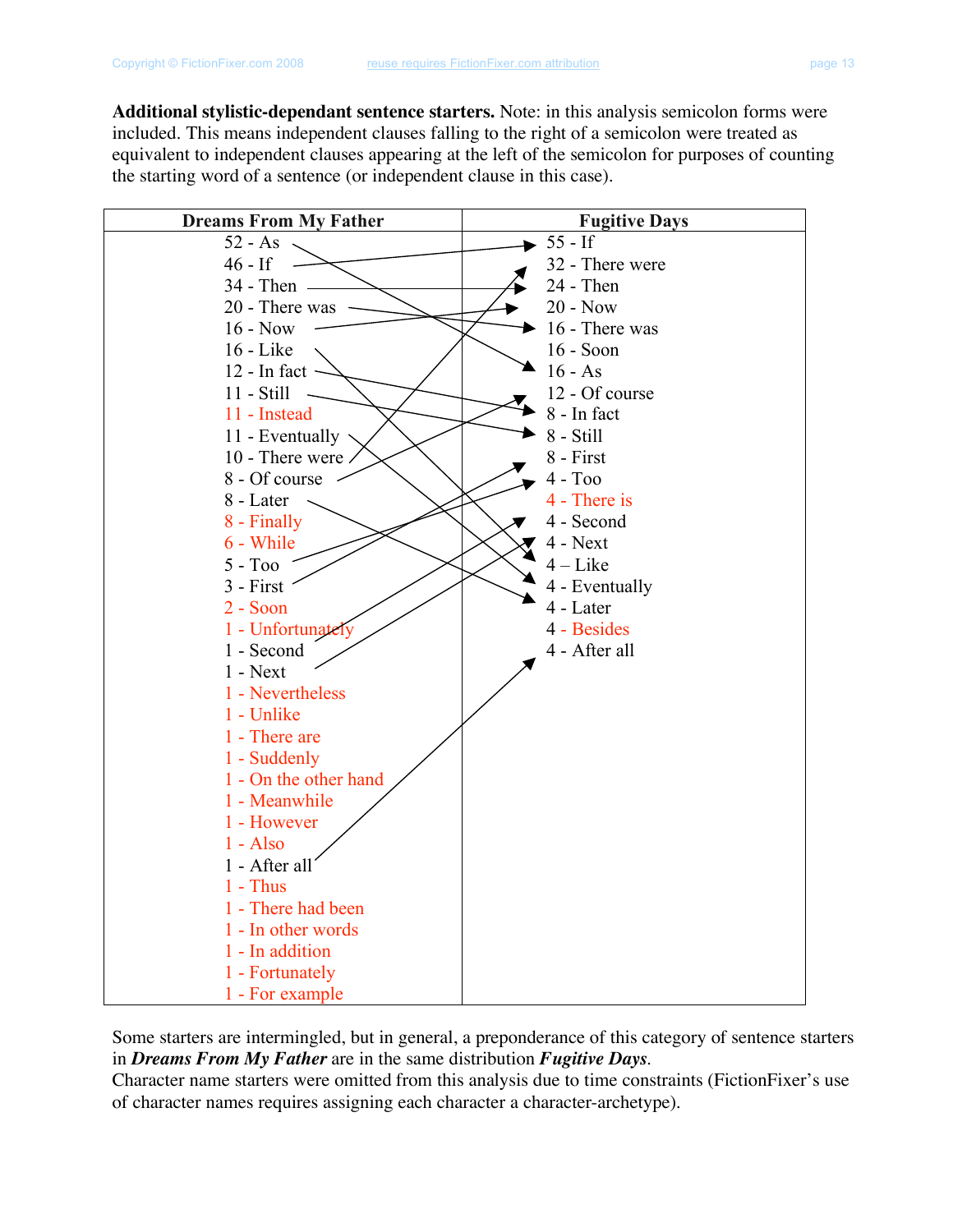### **Vocabulary (module)**

FictionFixer evaluates problematic modifiers, problem words and phrases, redundancies, clichés, similes, reflexive pronoun usage, adverbial suffixes, and more. Some of these are noted below.

### **Adverbial Suffixes**

The proportions and distribution of the adverbial suffixes (indicating a habitual style of writing and talking) are surprisingly similar.

| <b>Adverbial Suffixes</b> | <b>Dreams From My Father</b> | <b>Fugitive Days</b> |
|---------------------------|------------------------------|----------------------|
| $-\text{ing}$             | 2861                         | 3113                 |
|                           | 1071                         | 1428                 |
|                           |                              | 39                   |
| —ness                     |                              | 150                  |
| $-z$                      |                              | 20                   |
| $-ate$                    | 74                           | າາ                   |

### **Problematic Modifiers**

The proportions and distribution of the problematic modifiers (indicating a habitual style of writing and talking) are uncannily similar. With a few transpositions (and omissions) their usage is in an almost identical order of frequency.

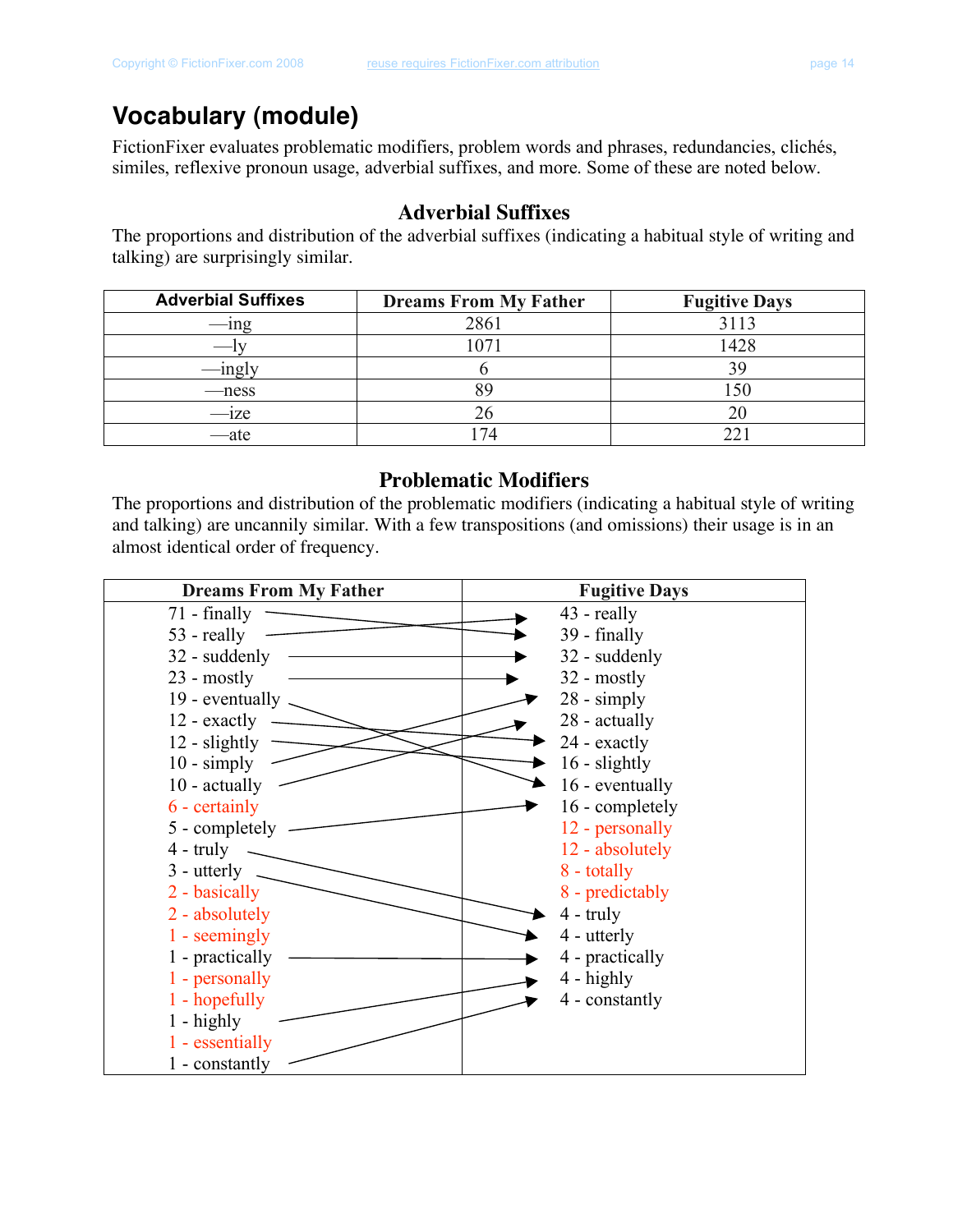#### **Contractions**

The proportions and distribution of contraction usage (indicating a habitual style of writing and talking) are strikingly similar, even when the two transpositions are taken into consideration.

| <b>Dreams From My Father</b> | <b>Fugitive Days</b>        |
|------------------------------|-----------------------------|
| Total contractions $= 1536$  | Total contractions = $1231$ |
| $638 - t$                    | $438 - t$                   |
| $384 - s$                    | $304 - d$                   |
| $202 - d$                    | $221 - 's$                  |
| $104 - r$ e                  | $83 - m$                    |
| $101 - m$                    | $75 - \text{re}$            |
| $55 - 11$                    | $71 - 11$                   |
| $53 - \text{ve}$             | $39 - v$                    |

#### **Problematic Phrases and Redundancies**

The proportions and distribution of problematic phrases and redundancies (indicating a habitual style of writing and talking) are strikingly similar, even when the transpositions are considers.

| <b>Dreams From My Father</b> | <b>Fugitive Days</b> |  |
|------------------------------|----------------------|--|
| <b>Problem Phrases a</b>     |                      |  |
| 23 - a little                | $103 - a$ little     |  |
| $17$ - sort of               | $67$ - kind of       |  |
| $14 - a bit$                 | $16$ - in order to   |  |
| 11 - the fact that           | $16$ - a bit         |  |
| 8 - close to                 | 8 - close to         |  |
| 8 - a pair of                | $8 - all too$        |  |
| 6 - kind of                  | 4 - the fact that    |  |
| 6 - to share                 | 4 - seem to          |  |
| 6 - seem to                  | $4 - I$ feel         |  |
| $6 - I$ feel                 | 4 - that that        |  |
| 6 - that that                | 4 - had had          |  |
| 4 - would of                 | $4 - as per$         |  |
| 4 - had had                  | 4 - and also         |  |
| 3 - seems to                 | 4 - reaching out     |  |
| 3 - far from                 | 4 - each and every   |  |
| $2 -$ so fun                 |                      |  |
| 2 - for the children         |                      |  |
| $2 - as per$                 |                      |  |
| 2 - and also                 |                      |  |
| 1 - reaching out             |                      |  |
| 1 - each and every           |                      |  |

The most popular phrase ("a little") is identical, and most of the other phrases that are common to both books are in the same order of frequency. Note that FictionFixer recognizes 342 problem phrases and 47 redundancies (397 total). The fact that 13 of the 15 found in *Fugitive Days* should be identical to those found in *Dreams From My Father* seems to go beyond coincidence.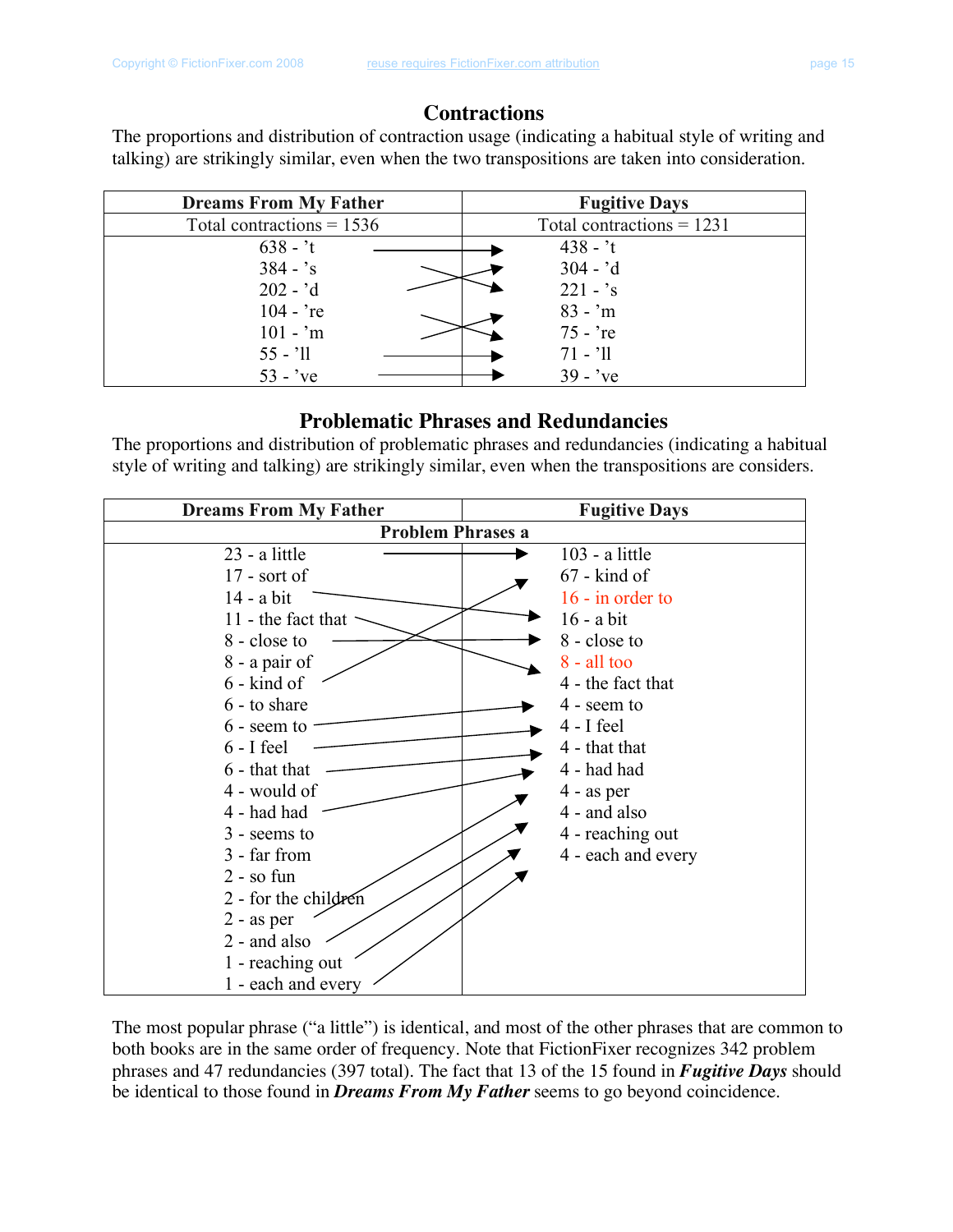### **Clichés**

Clichés are not always bad when used artistically; however, authors tend to use the same clichés repeatedly. Thus, tracking cliché usage can be an aid to identifying authorship. FictionFixer currently tracks 3,072 clichés. Note: to save space, the following table lists only clichés that intersect both book's lists.

Striking to observe is that out of 3,072 clichés, one of these books uses 5% of the available list while the other uses 2% of the list, nonetheless 49% of the clichés found in *Fugitive Days* are common to those in *Dreams From My Father*.

| <b>Dreams From My Father</b>                                  | <b>Fugitive Days</b>      |
|---------------------------------------------------------------|---------------------------|
| <b>Total Clichés = 168</b>                                    | <b>Total Clichés = 51</b> |
| Clichés common to both books = $25$ (i.e. 49% of those in FD) |                           |
| 12 - instead of                                               | 67 - of course            |
| 10 - of course                                                | 20 - no idea              |
| 9 - right now                                                 | 20 - handful              |
| 8 - come back                                                 | 12 - on the other hand    |
| 7 - handful                                                   | $12 - my way$             |
| 6 - all the time                                              | 8 - who knows             |
| $5 -$ going on                                                | 8 - up and down           |
| 4 - my way                                                    | 8 - right now             |
| 3 - up and down                                               | 8 - good thing            |
| 3 - no idea                                                   | 8 - as usual              |
| 3 - good thing                                                | 4 - why not               |
| 2 - as usual                                                  | 4 - to and fro            |
| 1 - who knows                                                 | 4 - pretty good           |
| 1 - pretty good                                               | 4 - over and over         |
| 1 - over and over                                             | $4$ - one off             |
| $1$ - one off                                                 | 4 - on the spot           |
| 1 - on the spot                                               | 4 - move on               |
| 1 - move on                                                   | 4 - long run              |
| 1 - each and every                                            | 4 - instead of            |
| 1 - around the corner                                         | 4 - green light           |
| 1 - why not                                                   | 4 - going on              |
| 1 - to and fro                                                | 4 - each and every        |
| 1 - on the other hand                                         | 4 - come back             |
| $1 - \log \text{run}$                                         | 4 - around the corner     |
| 1 - green light                                               | 4 - all the time          |
|                                                               |                           |

[note: Throughout this analysis, "control" books have been used at times, to assure that similarities between *Fugitive Days* and *Dreams From My Father* were greater that a book chosen at random. In the first version of this analysis, the right-hand column data above was left over from one of those control checks. This error was noticed when a reader pointed out that the number of occurrences of "of course" in the Cliché list differed from those in the "stylistic-dependant sentence starters" list. These differed because the data (inadvertently) had not been normalized, although the two lists could legitimately differ because the first list concerns occurrences at the *start* of a sentence only, while the cliché list looks at the entire text. Examining that reader's concerns lead to discovering the other error. In any event, both lists have been corrected.]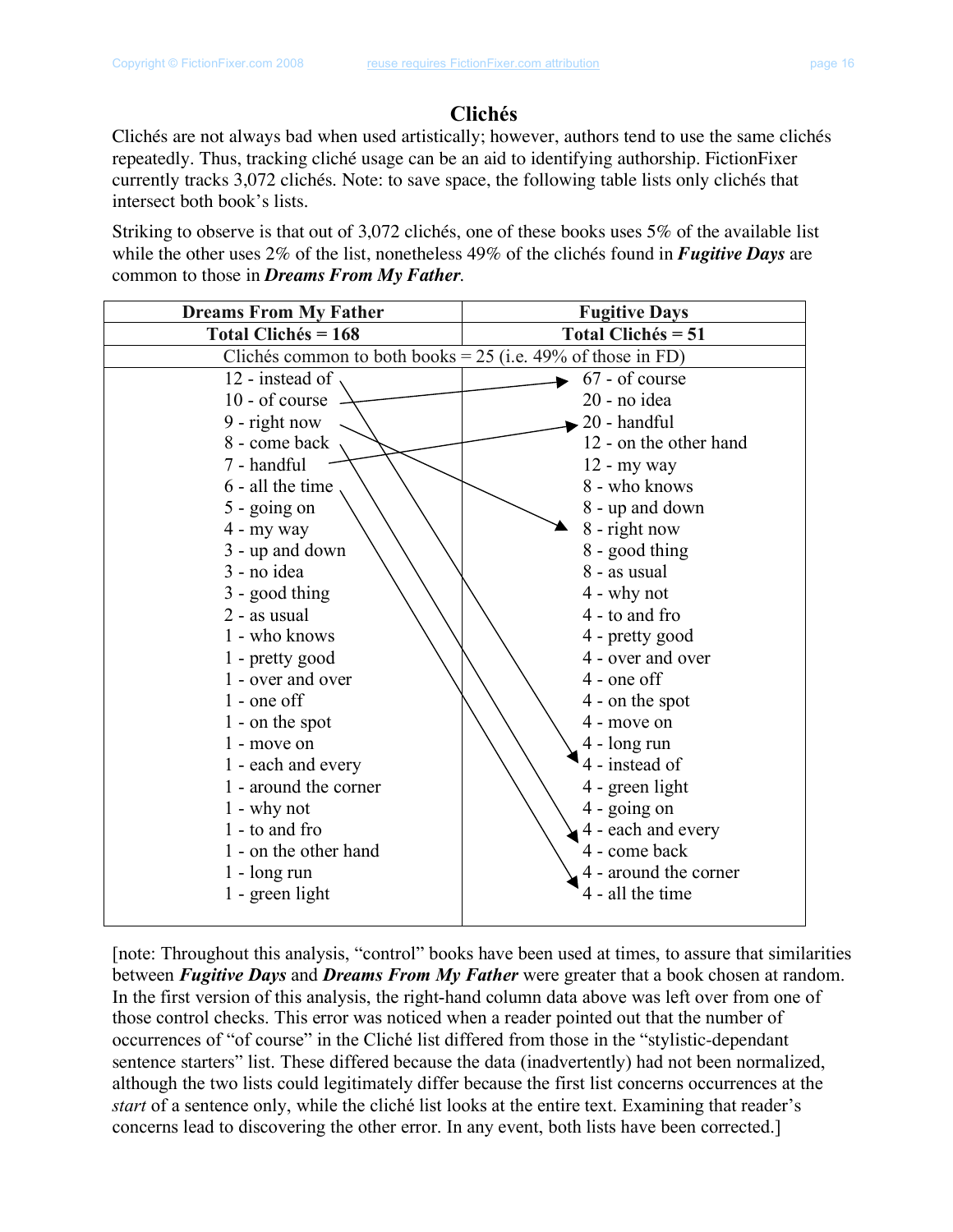### **Simile indicators**

Writers form habits when it comes to indicating that the reader is in a simile. They use the following 14 phrases to indicate the simile. Notice the similarity of order and disrtribution.

| <b>Dreams From My Father</b> | <b>Fugitive Days</b>             |
|------------------------------|----------------------------------|
| $438 - asa$                  | $\blacktriangleright$ 568 - as a |
| $182 - as the$               | $154 - as the$                   |
| $110 - as$ if                | $87 - as an$                     |
| $70 - as an$                 | $24 - as$ if                     |
| $26 - was$ as                | 12 - was like                    |
| $14 - as$ one                | 8 - were like                    |
| 6 - was like                 | 8 - was as                       |
| 5 - were like                | 8 - as one                       |
| 4 - been like                | 4 - were as                      |
| 4 - be like                  | 4 - be like                      |
| 2 - were as                  | $0 - i s$ like                   |
| $2$ - as though              | 0 - being like                   |
| $1 - i s$ like               | 0 - been like                    |
|                              | $0$ - as though                  |

## **Structure (module)**

FictionFixer tracks 100 paragraph characteristics contributing to rhythm. Each paragraph is encoded into a 32-character descriptor representing its type, actor-archetypes, stylistic features, and interrelationship with preceding and following paragraphs, plus a number of quantitative statistics. From this data, the software identifies patterns and progressions, both recurrent and unique. Most perceivable structural elements are displayed from the standpoint of zeroeth-, first-, and secondorder entropy and redundancy, in eleven "views" of subsets of the data descriptors. In simple terms: this answers questions like, "should I follow that multi-sentence non-dialog paragraph about the antagonist with a single sentence of dialog by the protagonist, and should it include a tag or a "special feature" and should the paragraph contain a question or a statement? This "Structure" option can seem complex to first-time users.

It does not make sense to apply this module to the Obama/Ayers problem for two reasons: 1) The entire Ayers work is not complete and this module requires a complete manuscript (normalization upward does not make sense in this module), and 2) this feature only yields usable information when all character archetypes are known, identified, and assigned. A future version of FictionFixer could have an option to use the Structure Module without considering the functional categories of the characters (cast or actor list) if such a demand warranted development in this direction.

## **Flow (module)**

FictionFixer evaluates dialog and narrative (non-dialog) "runs" from the standpoint of average runlength, minimum, maximum, and mean, as well as providing a breakdown by runlength. Additionally, a color "run" map of each work is created, differentiating between single and multiple sentence dialog runs, vs. single and multiple sentence narrative runs (and also flagging chunks in first person). Can be very helpful for visualizing large-scale structures to which you gravitate out of habit or otherwise unconsciously.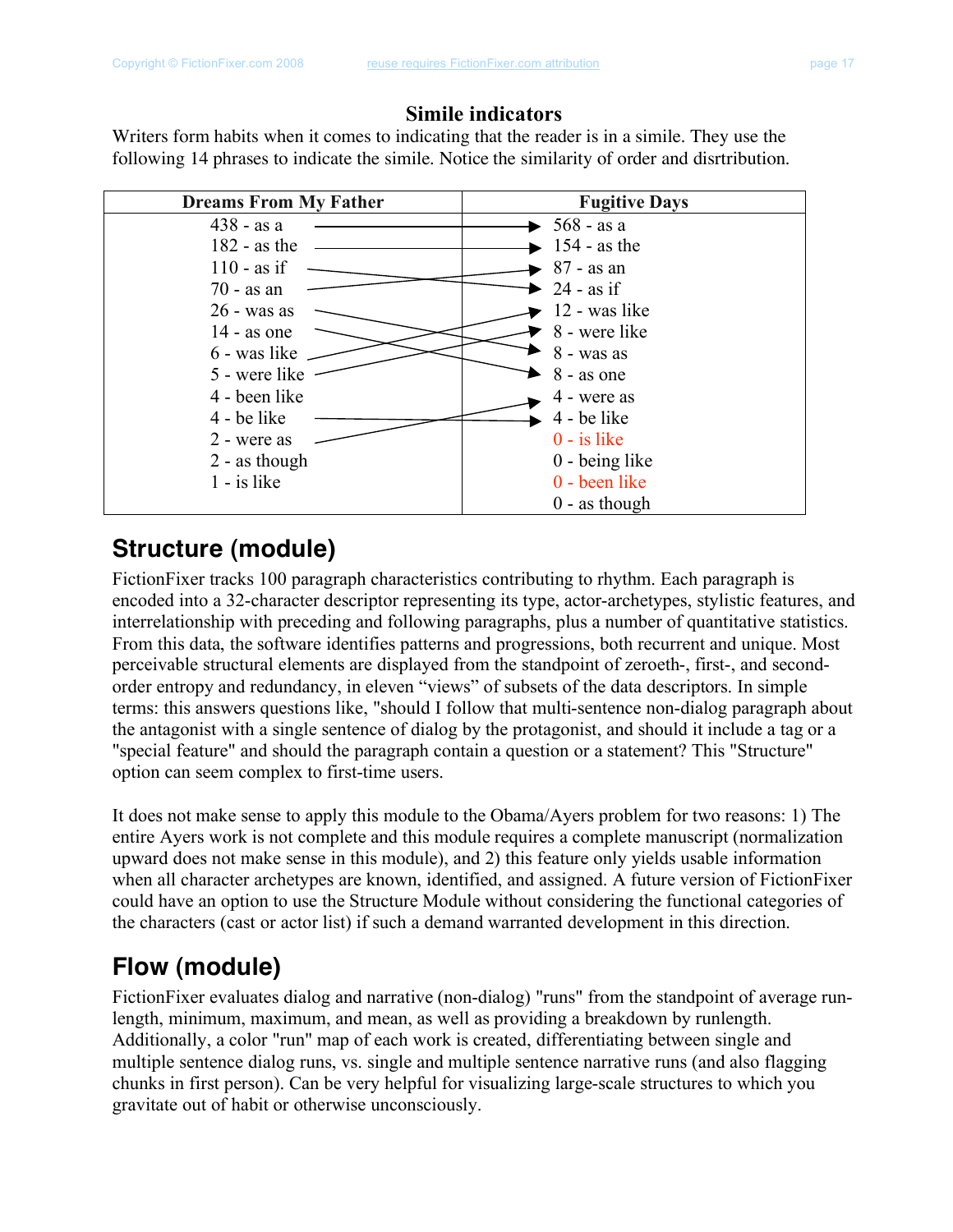In the Flow diagram, extracted recurrent patterns use the following conventions: Nondialog paragraphs are indicated with the letter 'N' in blue (upper case for multi-sentence paragraphs, lower case for single sentence paragraphs). Dialog paragraphs are indicated with the letter 'D' in red. Paragraphs dedicated to narrators speaking in the first person (with "I" or "me") are indicated with the letter 'F' in green (upper case for multi-sentence paragraphs, lower case for single sentence paragraphs, in all cases).

It does not make sense to apply this module to the Obama/Ayers problem because this module requires a complete manuscript (normalization upward does not make sense in this module).

### **Senses (module)**

FictionFixer tracks more than 5,000 "sensory-trigger" words in five categories: sight, sound, touch, taste, and smell. The software evaluates the richness of sensory vocabulary as well as the rate of delivery (per thousand words) of words triggering sensory reactions.

The data generated by the Senses Module is voluminous. For example, normalized *Dreams From My Father* yielded 5999 triggers (911 unique), with delivery-per-thousand-words rates of 18, 10, 9, 3. and 1 (respectively: sight, sound, touch, taste, and smell). Normalized *Fugitive Days* yielded 6471 triggers (*669* unique) with delivery-per-thousand-words rates of *24, 17, 17, 6, and 2*. With such a vast amount of information concerning sensory triggers and because neither book uses more than 16% of the available sensory triggers, I've decided to take the same approach as with Clichés (above) and list only the triggers that the books have in common with an indication of what percentage this represents of the total triggers used (which is already a small percent of the total triggers tracked). When examining the lists, notice the similarities in distributions (triggers occur in the same general place indicating a hierarchy of sensory triggers in the mind of the writer).

| <b>Dreams From My Father</b>            | <b>Fugitive Days</b> |  |
|-----------------------------------------|----------------------|--|
| 192 out of 248 triggers in common (77%) |                      |  |
| 245 - black                             | 75 - saw             |  |
| $168 - \text{see}$                      | 75 - looked          |  |
| 102 - looked                            | $71 - \text{see}$    |  |
| 89 - seemed                             | $67 - look$          |  |
| 85 - look                               | $67$ - black         |  |
| $82 - saw$                              | 55 - seemed          |  |
| 58 - looking                            | $47 - seen$          |  |
| $45$ - gone                             | 43 - looking         |  |
| $39 - seen$                             | $36$ - smoke         |  |
| 37 - passed                             | 36 - morning         |  |
| 35 - watched                            | 28 - outside         |  |
| 35 - inside                             | 28 - inside          |  |
| $32 -$ seem                             | 28 - brilliant       |  |
| 30 - picture                            | 28 - beautiful       |  |
| 29 - outside                            | 24 - pretty          |  |
| $29 - image$                            | 24 - neck            |  |
| $28$ - meet                             | 20 - watch           |  |
| $28 - eyes$                             | 20 - showed          |  |
| 27 - noticed                            | $20 - moon$          |  |
| 26 - morning                            | $20 - miss$          |  |
| $25 -$ lost                             | $20 - gray$          |  |
| 23 - watching                           | $20$ - gone          |  |
| $23 - pass$                             | 20 - gold            |  |

**SIGHT sensory triggers**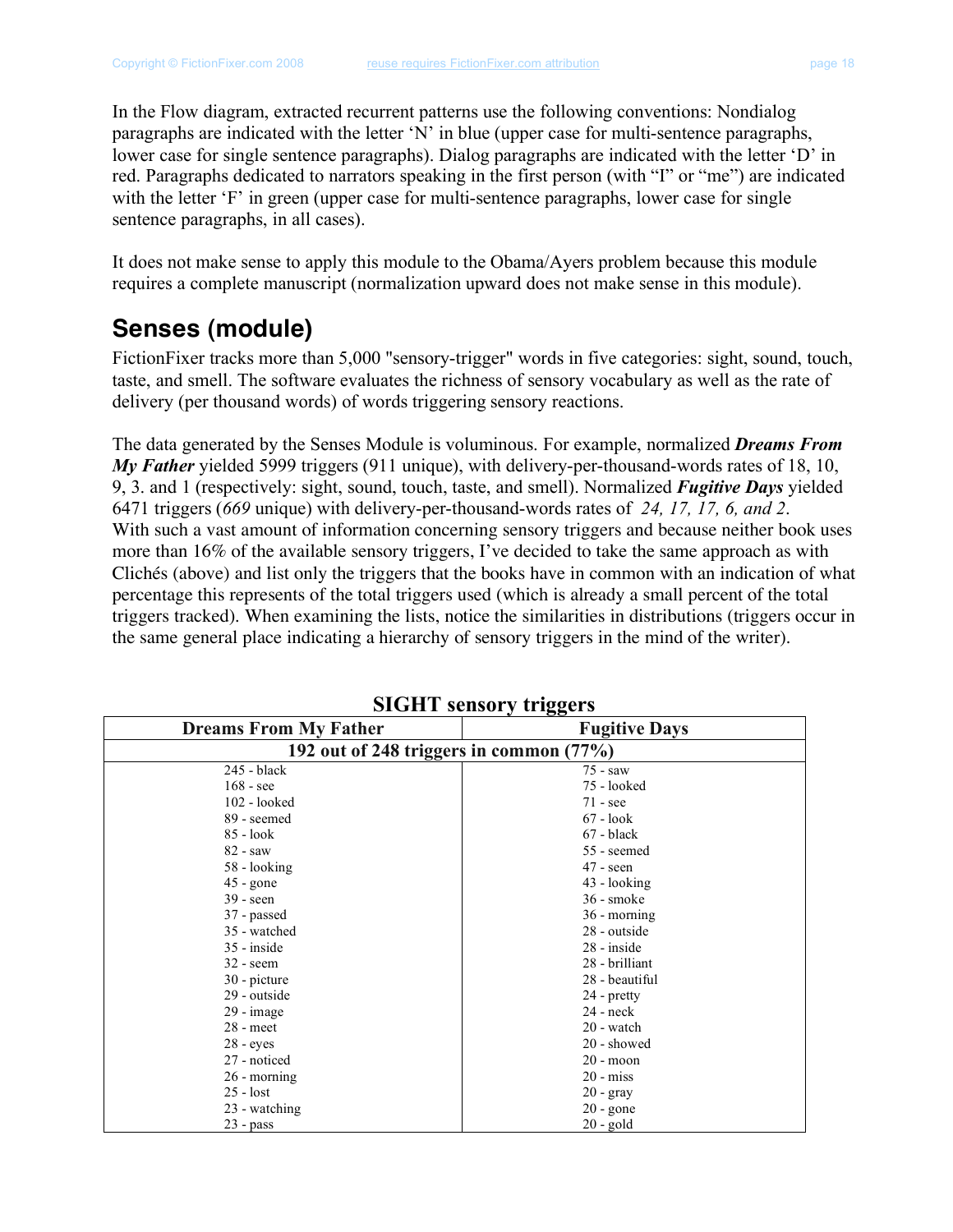| $22 - show$         | $20 - eyes$         |
|---------------------|---------------------|
| 22 - figure         | 20 - brown          |
| 22 - evening        | $16 - \text{sun}$   |
| 19 - watch          | $16$ - spirit       |
| 19 - imagine        | $16$ - scout        |
| 19 - beautiful      | $16$ - regard       |
| 18 - showed         | 16 - presence       |
| 18 - brown          | 16 - passed         |
| $17 - study$        | $16$ - paint        |
| 17 - spirit         | $16$ - mouth        |
| $16 - miss$         | $16$ - lovely       |
| 16 - imagined       | $16 - finger$       |
| $16 - \text{dream}$ | $16 - film$         |
| $16 - clear$        | 16 - faded          |
| $15 - \text{sun}$   | $16 - \text{dull}$  |
| 14 - smoke          | $16 -$ drew         |
| 14 - photograph     | $16 - d$ ream       |
| 14 - seeing         | $16 - clear$        |
| 14 - mouth          | $16 - arms$         |
| 14 - bright         | 12 - watched        |
| $13 - \text{ruby}$  | $12 - \text{teeth}$ |
| $12$ - pretty       | 12 - sparkling      |
| 11 - presence       | $12 - show$         |
| 11 - gray           | 12 - present        |
| $10 - nose$         | 12 - picture        |
| 10 - message        | 12 - photograph     |
| $10 - neck$         | 12 - passing        |
| 10 - emerged        | 12 - obvious        |
| 9 - discovered      | 12 - missed         |
| 8 - passing         | $12 -$ lost         |
| 8 - handsome        | 12 - knee           |
| 7 - knee            | 12 - intense        |
| 7 - drew            | 12 - imagine        |
| 7 - chest           | 12 - imagination    |
| 6 - shape           | 12 - image          |
| $6 -$ rising        | 12 - golden         |
| 6 - present         | 12 - gleaming       |
| $6 - \text{cast}$   | 12 - figure         |
| 6 - naked           | 12 - eyebrow        |
| $6 - \text{lamp}$   | 12 - evening        |
| $6 - gold$          | 12 - demonstration  |
| 6 - finger          | $12 -$ chest        |
| 6 - fair            | $12 - bright$       |
| 6 - faded           | 12 - bloody         |
| 6 - disappeared     | 8 - wobbly          |
| 5 - wobbly          | 8 - vivid           |
| 5 - steel           | 8 - thigh           |
| 5 - model           | 8 - symbol          |
| 5 - mirror          | 8 - showing         |
| 5 - invisible       | 8 - seem            |
| 5 - hidden          | 8 - seeing          |
| $5 -$ dirty         | $8 -$ rising        |
| 5 - bare            | 8 - pitched         |
| $5 - arms$          | 8 - photo           |
| 4 - teeth           | 8 - pass            |
| 4 - showing         | 8 - mirror          |
| 4 - orange          | 8 - meet            |
| 4 - obvious         | 8 - lamp            |
| 4 - missed          | 8 - invisible       |
| 4 - forehead        | 8 - imagined        |
| $4 - film$          | 8 - hidden          |
| 4 - exposed         | 8 - glowing         |
| 4 - belly           | 8 - glimpsed        |
| $4 - bay$           | 8 - glare           |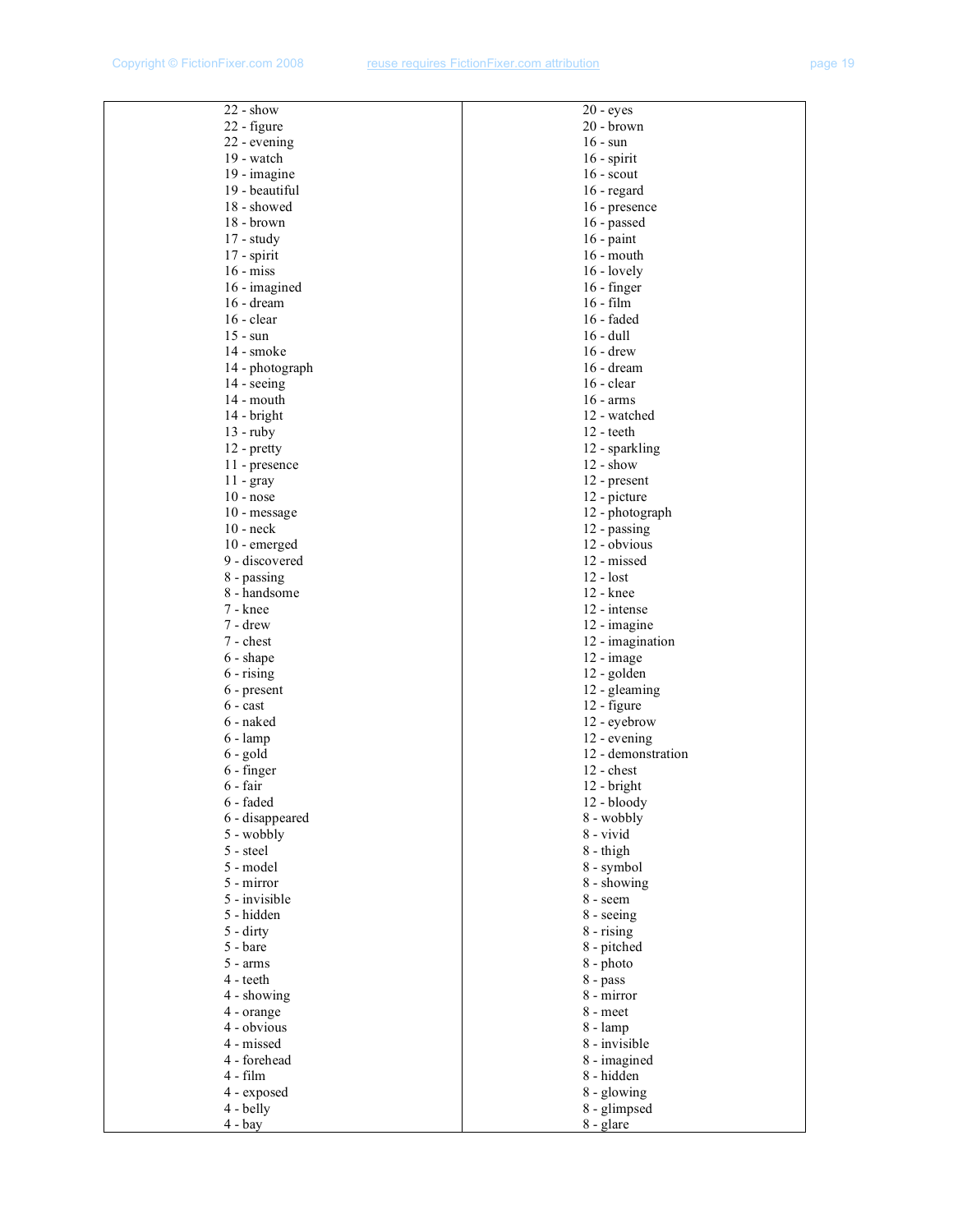| 3 - smoked      | 8 - forehead       |  |
|-----------------|--------------------|--|
| $3 - moon$      | 8 - focus          |  |
| 3 - focus       | 8 - flush          |  |
| 3 - fingers     | 8 - fair           |  |
| 3 - eyebrow     | 8 - exposed        |  |
| 3 - dusk        | 8 - dusk           |  |
|                 |                    |  |
| 3 - dull        | 8 - display        |  |
| 3 - dreamed     | 8 - disappeared    |  |
| 3 - beam        | $8 -$ dirty        |  |
| $3 - v$ vague   | $8 - \text{crow}$  |  |
| 3 - reflected   | 8 - cloudy         |  |
| $3$ - $pink$    | 8 - cast           |  |
| 3 - murky       | 8 - candle         |  |
| $3 - legs$      | $8 - \text{but}$   |  |
| 3 - gesture     | 8 - bosom          |  |
| 3 - flash       | 8 - belly          |  |
| 3 - fading      | 8 - beaming        |  |
|                 | 8 - bare           |  |
| 3 - discover    |                    |  |
| $3 - cue$       | 8 - banner         |  |
| 3 - bosom       | 4 - watching       |  |
| 3 - blur        | 4 - vague          |  |
| 2 - twilight    | 4 - unfolding      |  |
| 2 - trace       | 4 - twinkling      |  |
| $2 -$ survey    | 4 - twilight       |  |
| 2 - sparkling   | 4 - trace          |  |
| 2 - seeming     | 4 - surveyed       |  |
| 2 - mysterious  | 4 - survey         |  |
| 2 - lovely      | $4 - \text{sumny}$ |  |
| 2 - imagination | $4 - study$        |  |
|                 | 4 - streak         |  |
| 2 - golden      |                    |  |
| 2 - glowing     | 4 - steel          |  |
| 2 - flush       | 4 - spark          |  |
| 2 - flame       | 4 - sophisticated  |  |
| 2 - feature     | 4 - smoked         |  |
| 2 - emerald     | $4 -$ shiny        |  |
| $2 -$ elbow     | 4 - shining        |  |
| 2 - display     | 4 - shimmering     |  |
| 2 - decorated   | 4 - shape          |  |
| $2 - crow$      | 4 - serene         |  |
| $2 -$ cloudy    | 4 - seeming        |  |
| 2 - candle      | $4 - \text{ruby}$  |  |
| 2 - banner      | 4 - risen          |  |
|                 |                    |  |
| $1 -$ sunny     | 4 - revealing      |  |
| $1$ - spark     | 4 - reflected      |  |
| $1 -$ shiny     | 4 - profile        |  |
| $1 -$ shining   | 4 - polished       |  |
| 1 - shimmering  | $4$ - pink         |  |
| $1 -$ scout     | 4 - perspective    |  |
| $1$ - risen     | 4 - peeking        |  |
| 1 - profile     | 4 - painted        |  |
| 1 - perspective | 4 - orange         |  |
| 1 - peeking     | 4 - opaque         |  |
| 1 - painted     | 4 - obviously      |  |
| 1 - paint       | 4 - noticed        |  |
| 1 - opaque      | 4 - nostril        |  |
| 1 - obviously   | $4 - n$ ose        |  |
|                 |                    |  |
| 1 - lookout     | 4 - naked          |  |
| 1 - halo        | 4 - mysterious     |  |
| $1 - glare$     | 4 - murky          |  |
| 1 - flickering  | 4 - model          |  |
| $1 - ebony$     | 4 - message        |  |
| 1 - dreamy      | 4 - marble         |  |
| 1 - dotted      | 4 - lookout        |  |
| 1 - distortion  | $4 - legs$         |  |
|                 |                    |  |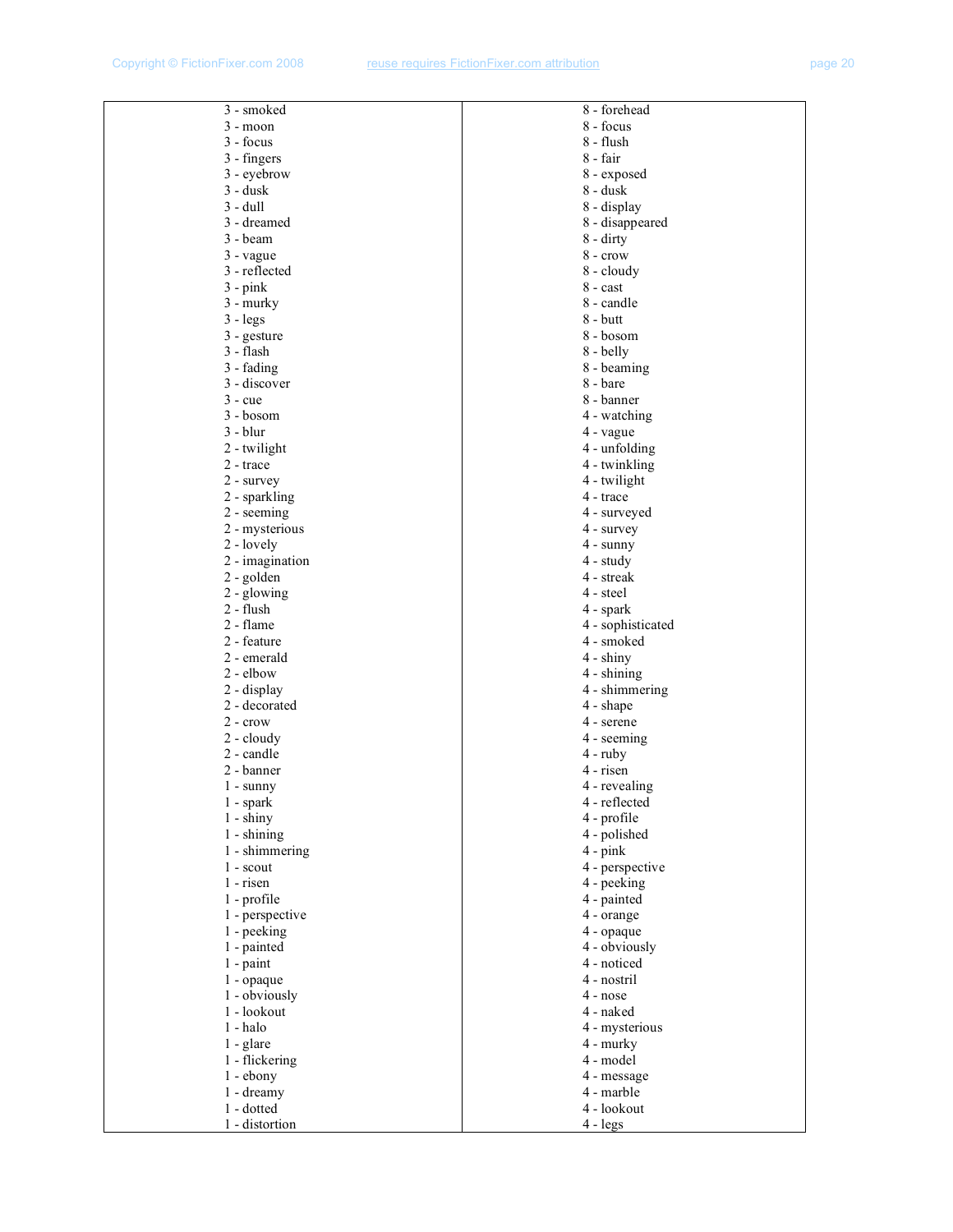| 1 - demonstration     | 4 - lackluster     |
|-----------------------|--------------------|
| 1 - clear-eyed        | 4 - irregular      |
| $1 - \text{burst}$    | 4 - handsome       |
| 1 - bronze            | 4 - halo           |
| 1 - brilliant         | 4 - gesture        |
| $1 - bloody$          | 4 - flickering     |
| $1 -$ vivid           | $4$ - flash        |
| 1 - unfolding         | 4 - flame          |
| 1 - twinkling         | 4 - fingers        |
| $1 - \text{thigh}$    | 4 - feature        |
| 1 - symbol            | 4 - fading         |
| 1 - surveyed          | 4 - evaporated     |
| 1 - streak            | 4 - emerging       |
| 1 - sophisticated     | 4 - emerged        |
| 1 - serene            | 4 - emerald        |
| 1 - revealing         | 4 - elbow          |
| 1 - regard            | $4 - ebony$        |
| 1 - polished          | 4 - dreamy         |
| 1 - pitched           | 4 - dreamed        |
| $1$ - photo           | 4 - dotted         |
| 1 - nostril           | $4 - \text{dizzy}$ |
| 1 - marble            | 4 - distortion     |
| 1 - lackluster        | 4 - distorted      |
| 1 - irregular         | 4 - distinguish    |
| 1 - intense           | 4 - discovered     |
| 1 - glimpsed          | 4 - discover       |
| 1 - gleaming          | 4 - delusion       |
| 1 - evaporated        | 4 - decorated      |
| 1 - emerging          | $4 - cue$          |
| $1 - \text{dizzy}$    | 4 - clarity        |
| 1 - distorted         | 4 - bust           |
| 1 - distinguish       | 4 - bronze         |
| 1 - delusion          | 4 - braid          |
| $1 -$ clarity         | $4 - blur$         |
| $1 - \text{but}$      | 4 - bloodied       |
| 1 - braid             | 4 - blinking       |
| 1 - bloodied          | 4 - blinding       |
| 1 - blinking          | 4 - beam           |
| $1 - \text{blinding}$ | $4 - bay$          |
| 1 - beaming           | 4 - animated       |

## **SOUND sensory triggers**

| <b>Dreams From My Father</b>            | <b>Fugitive Days</b> |  |
|-----------------------------------------|----------------------|--|
| 104 out of 156 triggers in common (67%) |                      |  |
| $110 - say$                             | 79 - say             |  |
| $67$ - talk                             | 63 - called          |  |
| $67$ - voice                            | 55 - peace           |  |
| 52 - heard                              | 55 - heard           |  |
| $51 -$ shook                            | 32 - talked          |  |
| 45 - called                             | 32 - laughed         |  |
| 41 - talking                            | $32 - hear$          |  |
| $41$ - call                             | $32 - fire$          |  |
| $40$ - hear                             | 32 - calling         |  |
| $38$ - spoke                            | 28 - voice           |  |
| 36 - laughed                            | $28$ - spoke         |  |
| $29 -$ saying                           | $28 -$ singing       |  |
| $24$ - speak                            | 24 - talking         |  |
| $23$ - laugh                            | 24 - shouted         |  |
| 22 - shouted                            | $24 -$ saying        |  |
| 21 - silence                            | 24 - pound           |  |
| 19 - listening                          | $24$ - pipe          |  |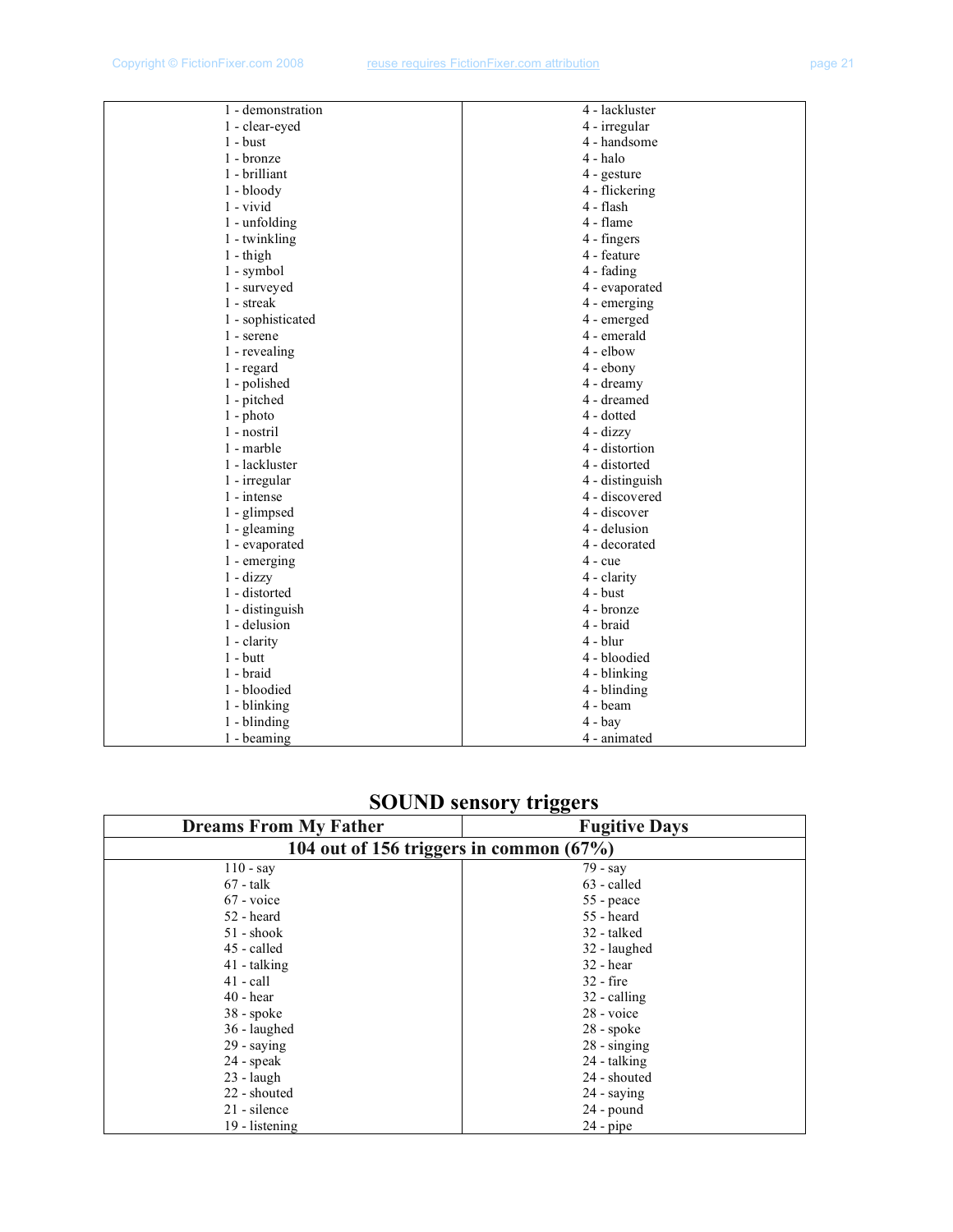| 18 - talked                                                 |  |
|-------------------------------------------------------------|--|
| 18 - quiet                                                  |  |
| 18 - barely                                                 |  |
| 17 - laughter<br>$15 - fire$                                |  |
| 14 - shaking                                                |  |
| 14 - laughing                                               |  |
| 13 - whispered                                              |  |
| 10 - listened                                               |  |
| 10 - speaking                                               |  |
| $10 - cry$                                                  |  |
| 10 - calling                                                |  |
| 10 - announced<br>9 - music                                 |  |
| 9 - hearing                                                 |  |
| $9 -$ beat                                                  |  |
| 8 - spoken                                                  |  |
| 8 - speech                                                  |  |
| 8 - pipe                                                    |  |
| 7 - unspoken                                                |  |
| 6 - peace<br>6 - calm                                       |  |
|                                                             |  |
|                                                             |  |
|                                                             |  |
| $5 - poetry$<br>$5 - ear$<br>$5 - cracked$<br>$5 - beating$ |  |
| $5 - band$                                                  |  |
| 4 - singing                                                 |  |
| 4 - overheard                                               |  |
| $4 - bay$<br>$3 - \text{sang}$                              |  |
| $3 - \text{puff}$                                           |  |
| $3 - noise$                                                 |  |
| 3 - knock                                                   |  |
| $3 - \text{gentle}$                                         |  |
| $3$ - $cried$                                               |  |
| 3 - crack                                                   |  |
| 3 - telephone<br>3 - silently                               |  |
| $3 - root$                                                  |  |
|                                                             |  |
| $3$ - popped<br>$3$ - noisy                                 |  |
| 3 - march                                                   |  |
| 3 - knocked                                                 |  |
| 3 - guitar<br>3 - drum                                      |  |
|                                                             |  |
| 3 - audience<br>$2 - tick$                                  |  |
| 2 - slammed                                                 |  |
| $2$ - $pop$                                                 |  |
| 2 - instrument                                              |  |
| 2 - humming                                                 |  |
| $2 - \text{crow}$                                           |  |
| 2 - cheered                                                 |  |
| 1 - sputtered                                               |  |
| $1 -$ sigh<br>$1 - shell$                                   |  |
| 1 - shattered                                               |  |
| 1 - pound                                                   |  |
| 1 - jar                                                     |  |
| 1 - howl                                                    |  |
| 1 - horn                                                    |  |
| 1 - declared                                                |  |
| 1 - cheer                                                   |  |

| 20 - cried                    |  |
|-------------------------------|--|
|                               |  |
| $20$ - $call$                 |  |
| 16 - telephone                |  |
| 16 - speaking                 |  |
| 16 - shook                    |  |
| $16 -$ sang                   |  |
| $16 -$ quiet                  |  |
| 16 - march                    |  |
| $16 - horn$                   |  |
| 16 - hearing                  |  |
| $16 - ear$                    |  |
|                               |  |
| $16 - cry$                    |  |
| $12 - \text{talk}$            |  |
| 12 - speech                   |  |
| 12 - shell                    |  |
| 12 - noise                    |  |
| 12 - laughter                 |  |
| 12 - crack                    |  |
| $12 - \text{calm}$            |  |
| 12 - boom                     |  |
| 8 - whispered                 |  |
| 8 - tick                      |  |
| 8 - shattered                 |  |
| 8 - shaking                   |  |
| $8 - root$                    |  |
| 8 - puffing                   |  |
| 8 - pop                       |  |
| 8 - listened                  |  |
| 8 - laugh                     |  |
| 8 - knock                     |  |
| 8 - instrument                |  |
| 8 - humming                   |  |
| $8 - \text{crow}$             |  |
| 8 - cracking                  |  |
| 8 - cheered                   |  |
| 8 - cheer                     |  |
|                               |  |
| 8 - bombing                   |  |
| 8 - beat                      |  |
| 8 - barely                    |  |
| 4 - unspoken                  |  |
| 4 - turmoil                   |  |
| $4 - \text{tune}$             |  |
| 4 - sputtered                 |  |
|                               |  |
| 4 - spoken                    |  |
| 4 - speak                     |  |
| $4 -$ snort                   |  |
| 4 - smothered                 |  |
| 4 - slammed                   |  |
| 4 - silently                  |  |
| 4 - silence                   |  |
| $4 - sign$                    |  |
| 4 - serene                    |  |
| 4 - scream                    |  |
| 4 - rhyme                     |  |
| 4 - puff                      |  |
|                               |  |
| 4 - popped<br>4 - poetry      |  |
|                               |  |
| 4 - overheard<br>4 - noisily  |  |
| 4 - music                     |  |
|                               |  |
| 4 - marching<br>4 - listening |  |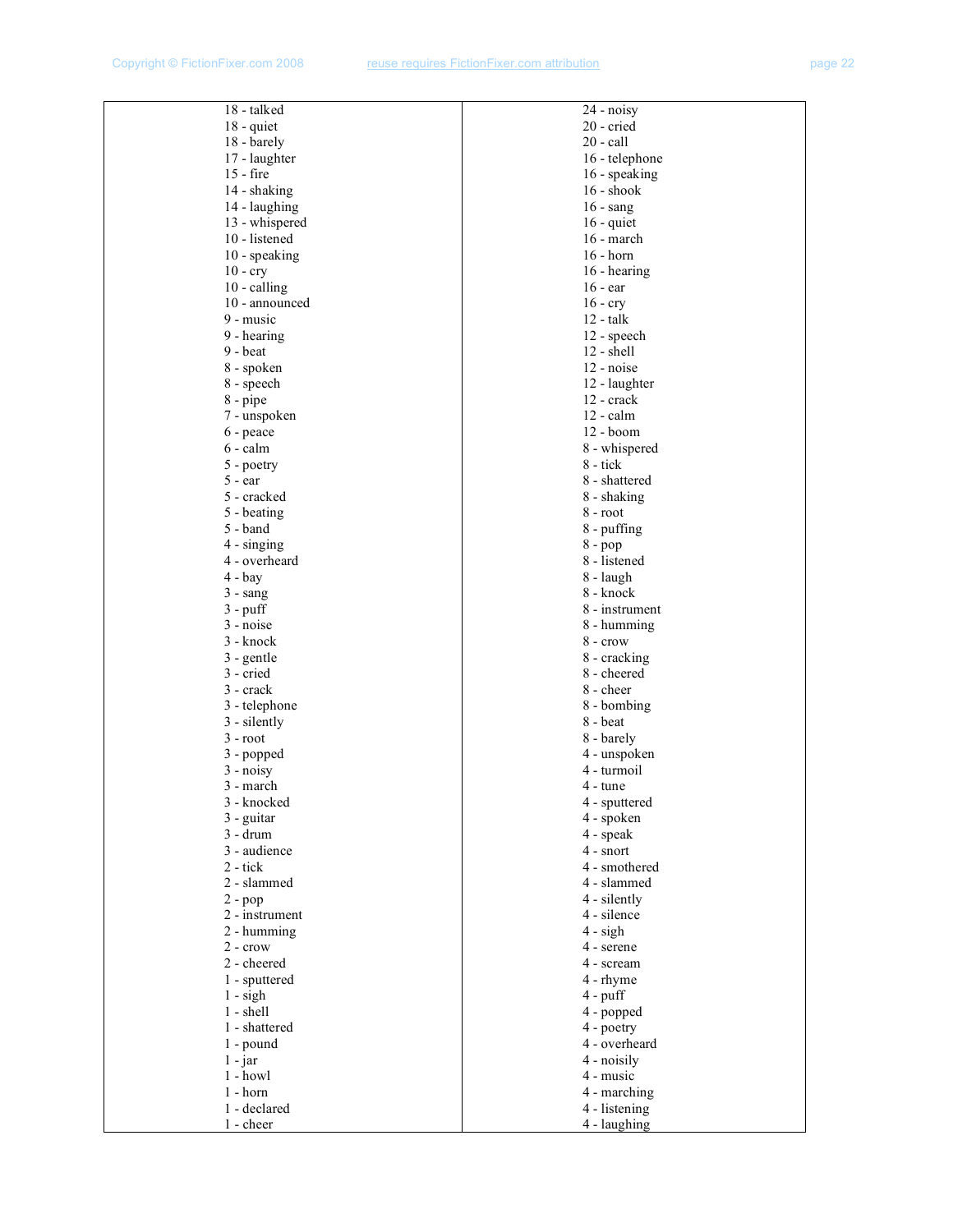| 1 - boom           | 4 - knocked        |
|--------------------|--------------------|
| 1 - bombing        | $4$ - jar          |
| 1 - turmoil        | $4 - howl$         |
| $1 - \text{tune}$  | 4 - harmony        |
| $1$ - snort        | $4 - \text{gust}$  |
| 1 - smothered      | 4 - guitar         |
| 1 - serene         | $4 - \text{grunt}$ |
| 1 - scream         | 4 - gentle         |
| $1 - \text{rhyme}$ | 4 - fiddle         |
| $1$ - puffing      | $4 - drum$         |
| $1$ - noisily      | 4 - declared       |
| 1 - marching       | 4 - deafening      |
| 1 - harmony        | 4 - cracked        |
| $1 - \text{gust}$  | 4 - concert        |
| $1 - \text{grunt}$ | 4 - chorus         |
| 1 - fiddle         | 4 - chanted        |
| 1 - deafening      | $4 - buzz$         |
| 1 - cracking       | 4 - beating        |
| 1 - concert        | $4 - bay$          |
| 1 - chorus         | 4 - barking        |
| 1 - chanted        | 4 - band           |
| $1 - buzz$         | 4 - audience       |
| 1 - barking        | 4 - announced      |

## **TOUCH sensory triggers**

| <b>Dreams From My Father</b>            | <b>Fugitive Days</b> |  |
|-----------------------------------------|----------------------|--|
| 113 out of 166 triggers in common (68%) |                      |  |
| 112 - hand                              | 162 - felt           |  |
| 93 - long                               | 95 - long            |  |
| 74 - felt                               | $67$ - hand          |  |
| $51 -$ shook                            | 59 - love            |  |
| 39 - feel                               | 43 - held            |  |
| $37 - arm$                              | 32 - loved           |  |
| $31$ - sense                            | $32 - hold$          |  |
| 28 - feeling                            | $32 - dead$          |  |
| 25 - held                               | 28 - water           |  |
| 23 - reached                            | $28 -$ singing       |  |
| $22 - bit$                              | 28 - bit             |  |
| $21$ - cut                              | 28 - arm             |  |
| $21 - love$                             | 24 - pound           |  |
| 20 - water                              | $24 - neck$          |  |
| 14 - shaking                            | 24 - feeling         |  |
| 14 - handed                             | $24 - cut$           |  |
| 13 - hold                               | $20$ - feel          |  |
| $12 - dead$                             | $20 - \text{cold}$   |  |
| $11$ - reach                            | $16 -$ shook         |  |
| 11 - caught                             | $16$ - sense         |  |
| $10 - \text{cool}$                      | 16 - reached         |  |
| $10 - neck$                             | $16$ - reach         |  |
| $10 - holding$                          | $16 - k$ iss         |  |
| 9 - grabbed                             | $16 - finger$        |  |
| $9 - cold$                              | $16 - cool$          |  |
| 8 - touch                               | 12 - touch           |  |
| 8 - stupid                              | 12 - stupid          |  |
| 7 - sweat                               | 12 - strike          |  |
| 7 - loved                               | 12 - loving          |  |
| $7 - hit$                               | $12 - ice$           |  |
| 7 - catch                               | 12 - holding         |  |
| 6 - touched                             | 12 - embraced        |  |
| 6 - swept                               | 12 - embrace         |  |
| 6 - wash                                | 12 - burned          |  |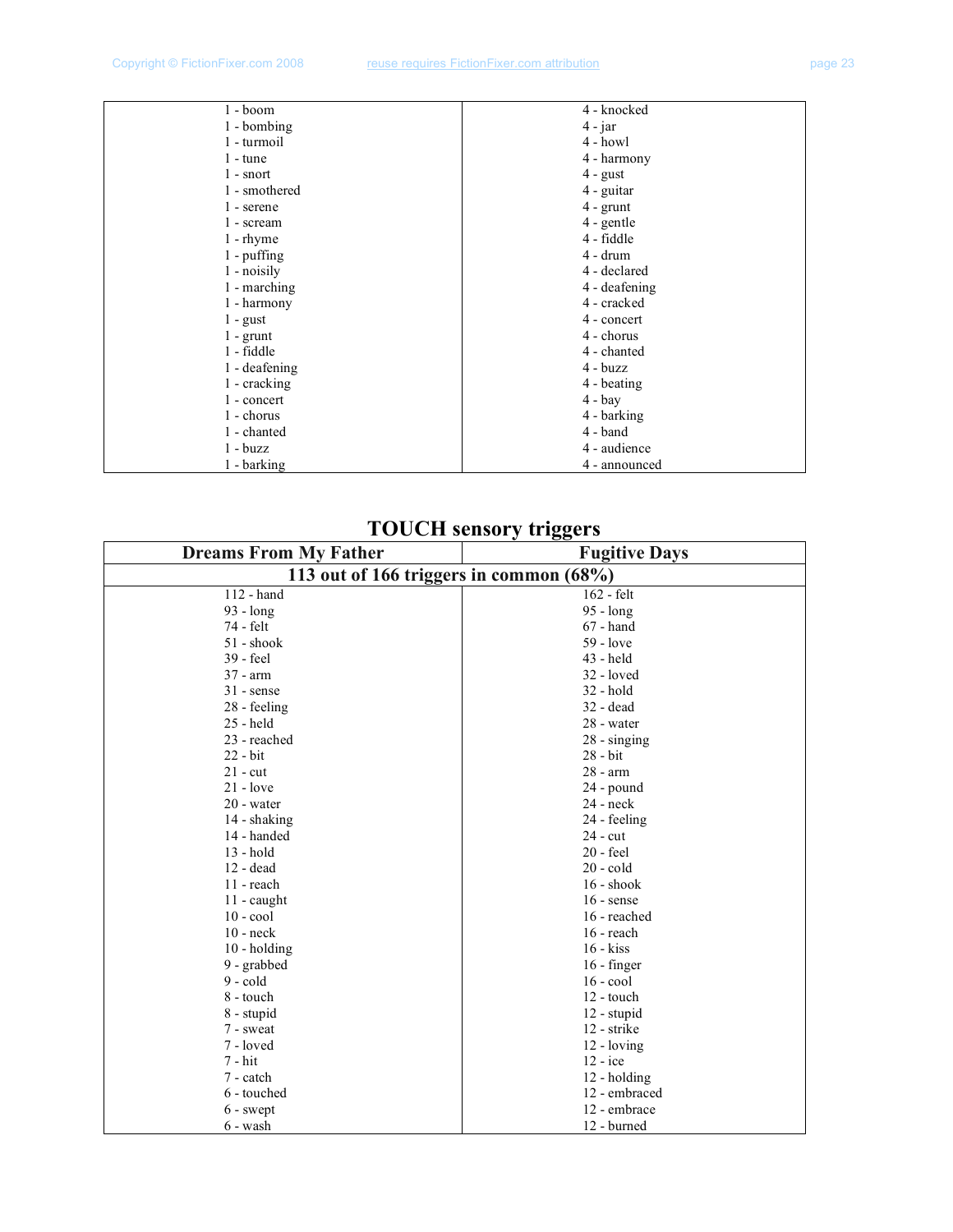| 6 - slipping          | $12 - blow$        |
|-----------------------|--------------------|
| 6 - rubbed            | $12 - blew$        |
| 6 - jumped            | 8 - touching       |
| 6 - finger            | 8 - tongue         |
| 6 - effect            | 8 - swept          |
| 5 - reaching          | 8 - sweating       |
|                       |                    |
| 5 - rage              | 8 - sticky         |
| $5 -$ grip            | 8 - squeeze        |
| 4 - trembling         | $8 - snow$         |
| 4 - strike            | 8 - shattered      |
| $4 -$ singing         | 8 - shaking        |
| 4 - blew              | 8 - rubbed         |
| $3 - wet$             | 8 - reaching       |
| 3 - tongue            | 8 - longing        |
| 3 - smoked            | 8 - knock          |
| 3 - knock             | 8 - kissed         |
| $3 - ice$             | $8 - hit$          |
| 3 - embraced          | 8 - handle         |
| 3 - burned            | 8 - flush          |
| 3 - brushed           | 8 - effect         |
| $3 - b$ ite           | 8 - clinging       |
|                       |                    |
| $3 - tag$             | 8 - caught         |
| 3 - shaken            | 4 - wet            |
| 3 - knocked           | 4 - wash           |
| 3 - hugged            | 4 - tropical       |
| 3 - embrace           | 4 - trembling      |
| 3 - clutching         | 4 - trembled       |
| $3 - burning$         | 4 - trace          |
| $3 - blow$            | 4 - touched        |
| 2 - trace             | 4 - thumb          |
| 2 - sweating          | 4 - thrilled       |
| 2 - squeeze           | $4 - tag$          |
| 2 - slammed           | 4 - sweat          |
| $2$ - punch           | $4 - \text{sumny}$ |
| $2 - kiss$            | 4 - sucking        |
| 2 - handle            | 4 - squeezed       |
| 2 - flush             | 4 - soaked         |
| 2 - flame             | 4 - smoked         |
| 2 - brush             | 4 - smack          |
| 1 - trembled          | 4 - slipping       |
| $1 - thumb$           | 4 - slammed        |
| 1 - thrilled          | 4 - shaky          |
|                       | 4 - shaken         |
| $1 - \text{sumny}$    |                    |
| 1 - shattered         | 4 - sensation      |
| 1 - scratch           | 4 - scratch        |
| $1$ - pound           | 4 - roasting       |
| 1 - nudged            | 4 - rage           |
| 1 - kissed            | 4 - punching       |
| 1 - jerked            | 4 - punch          |
| $1 - icy$             | 4 - pulsing        |
| $1 - \text{clinging}$ | $4$ - pinch        |
| 1 - tropical          | 4 - oppressed      |
| 1 - touching          | 4 - nudged         |
| 1 - sucking           | 4 - longed         |
| 1 - sticky            | 4 - licking        |
| 1 - squeezed          | 4 - knocked        |
| 1 - soaked            | 4 - kissing        |
| $1 - snow$            |                    |
|                       | 4 - jumped         |
| 1 - smack             | 4 - jerked         |
| $1 -$ shaky           | $4 - icy$          |
| 1 - sensation         | 4 - hugged         |
| 1 - roasting          | 4 - huddled        |
| 1 - punching          | 4 - handed         |
| $1$ - pulsing         | $4 -$ gust         |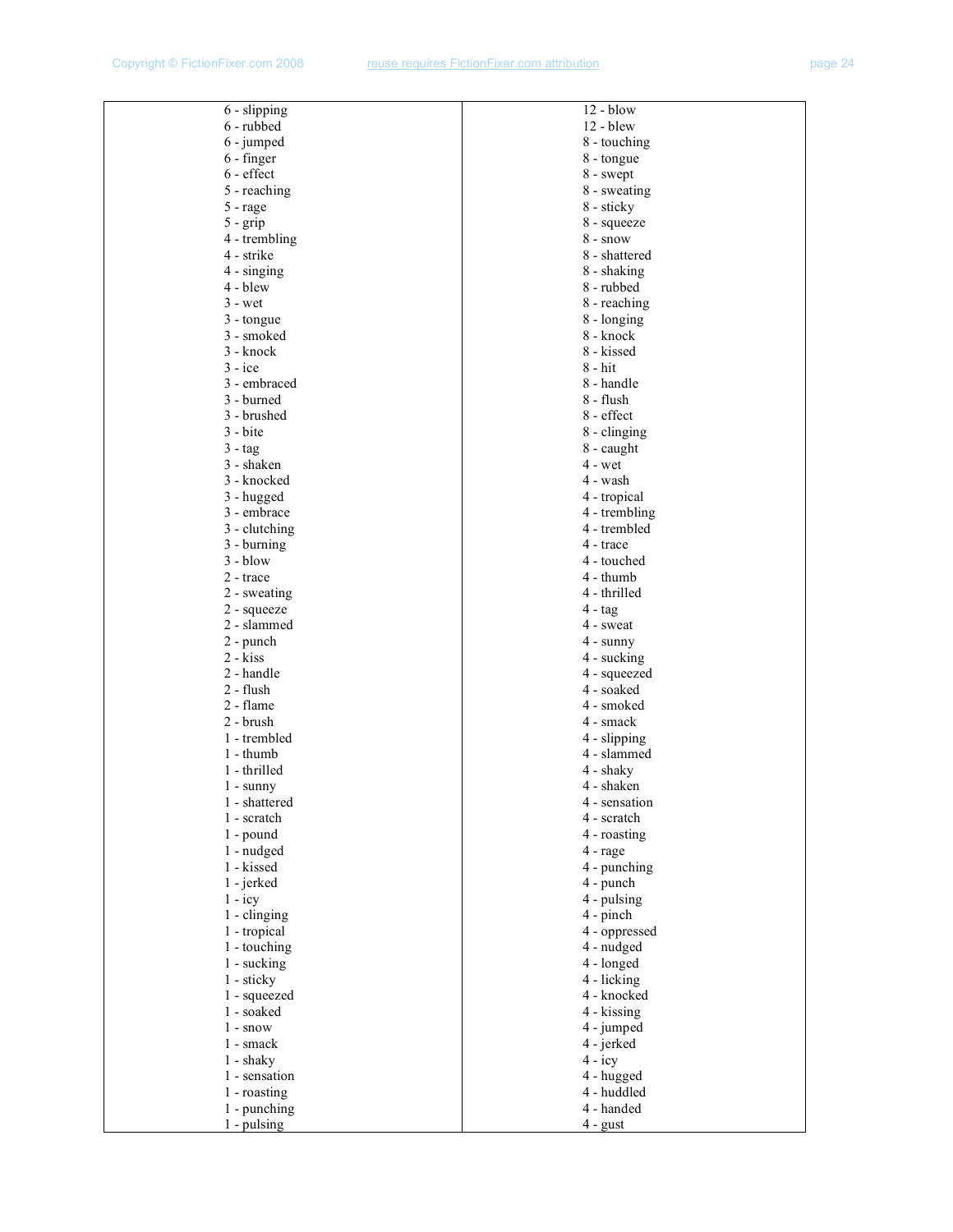| $1$ - pinch       | 4 - gripped   |
|-------------------|---------------|
| 1 - oppressed     | $4 - grip$    |
| $1 -$ loving      | 4 - grabbed   |
| $1 - longing$     | 4 - fried     |
| $1 -$ longed      | 4 - flame     |
| 1 - licking       | 4 - clutching |
| $1 -$ kissing     | 4 - choked    |
| 1 - huddled       | 4 - catch     |
| $1 - \text{gust}$ | 4 - burning   |
| 1 - gripped       | 4 - brushed   |
| $1$ - fried       | 4 - brush     |
| 1 - choked        | 4 - bite      |
| $1 - \text{bake}$ | 4 - bake      |
| 1 - anguish       | 4 - anguish   |
| 1 - ached         | 4 - ached     |

| <b>Dreams From My Father</b>          | <b>Fugitive Days</b> |
|---------------------------------------|----------------------|
| 50 out of 73 triggers in common (69%) |                      |
| 91 - turned                           | 43 - turned          |
| $25 - food$                           | 36 - dinner          |
| 24 - beer                             | $32$ - nice          |
| 22 - dinner                           | $16 - sharp$         |
| 14 - mouth                            | $16$ - mouth         |
| 14 - eat                              | $16 - food$          |
| $12$ - meal                           | $16 -$ desire        |
| 12 - lunch                            | 16 - delicate        |
| 12 - strong                           | 16 - butter          |
| $11$ - nice                           | $12 - \text{teeth}$  |
| $9 - flat$                            | 12 - bread           |
| 9 - desire                            | 12 - beer            |
| 8 - eating                            | $8 - \text{wine}$    |
| 8 - meat                              | 8 - swallowed        |
| 7 - rich                              | 8 - rich             |
| 6 - weak                              | 8 - restaurant       |
| $6$ - rough                           | 8 - milk             |
| 6 - restaurant                        | 8 - lunch            |
| $6 - feed$                            | $8 - flat$           |
| $5 - sharp$                           | 8 - eating           |
| 4 - teeth                             | 8 - eat              |
| $3 - \text{puff}$                     | 8 - breakfast        |
| $3 - b$                               | 4 - weak             |
| 3 - fed                               | 4 - tooth            |
| $2 - \text{wine}$                     | 4 - swallowing       |
| 2 - tooth                             | 4 - swallow          |
| 2 - swallowed                         | 4 - sucking          |
| $2 - \text{soup}$                     | 4 - strong           |
| 2 - sauce                             | 4 - stale            |
| $2 -$ honey                           | $4 - \text{soup}$    |
| 2 - feeding                           | 4 - smack            |
| 2 - disgust                           | 4 - sauce            |
| 2 - breakfast                         | 4 - sample           |
| 1 - pepper                            | 4 - salt             |
| 1 - nurse                             | 4 - rough            |
| $1 -$ mildly                          | $4$ - puff           |
| $1 - lips$                            | 4 - pepper           |
| $1 - \text{candy}$                    | 4 - nurse            |
| 1 - swallowing                        | 4 - nasty            |
| 1 - swallow                           | 4 - mildly           |
| 1 - sucking                           | 4 - meat             |
| 1 - stale                             | 4 - meal             |